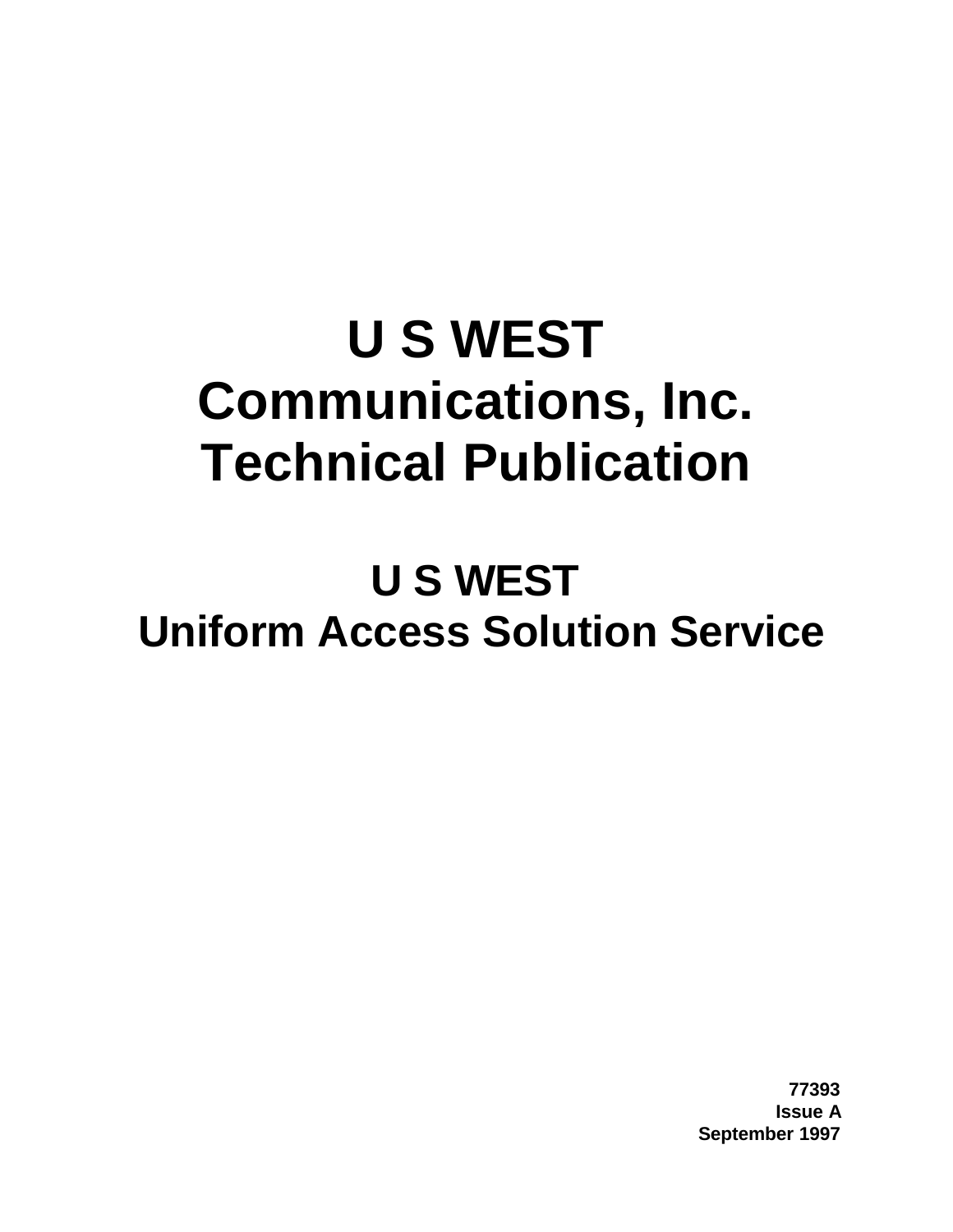# **U S WEST Communications, Inc. Technical Publication**

# **U S WEST Uniform Access Solution Service**

**Copyright 1997 77393 Printed in U.S.A. Issue A All Rights Reserved September 1997**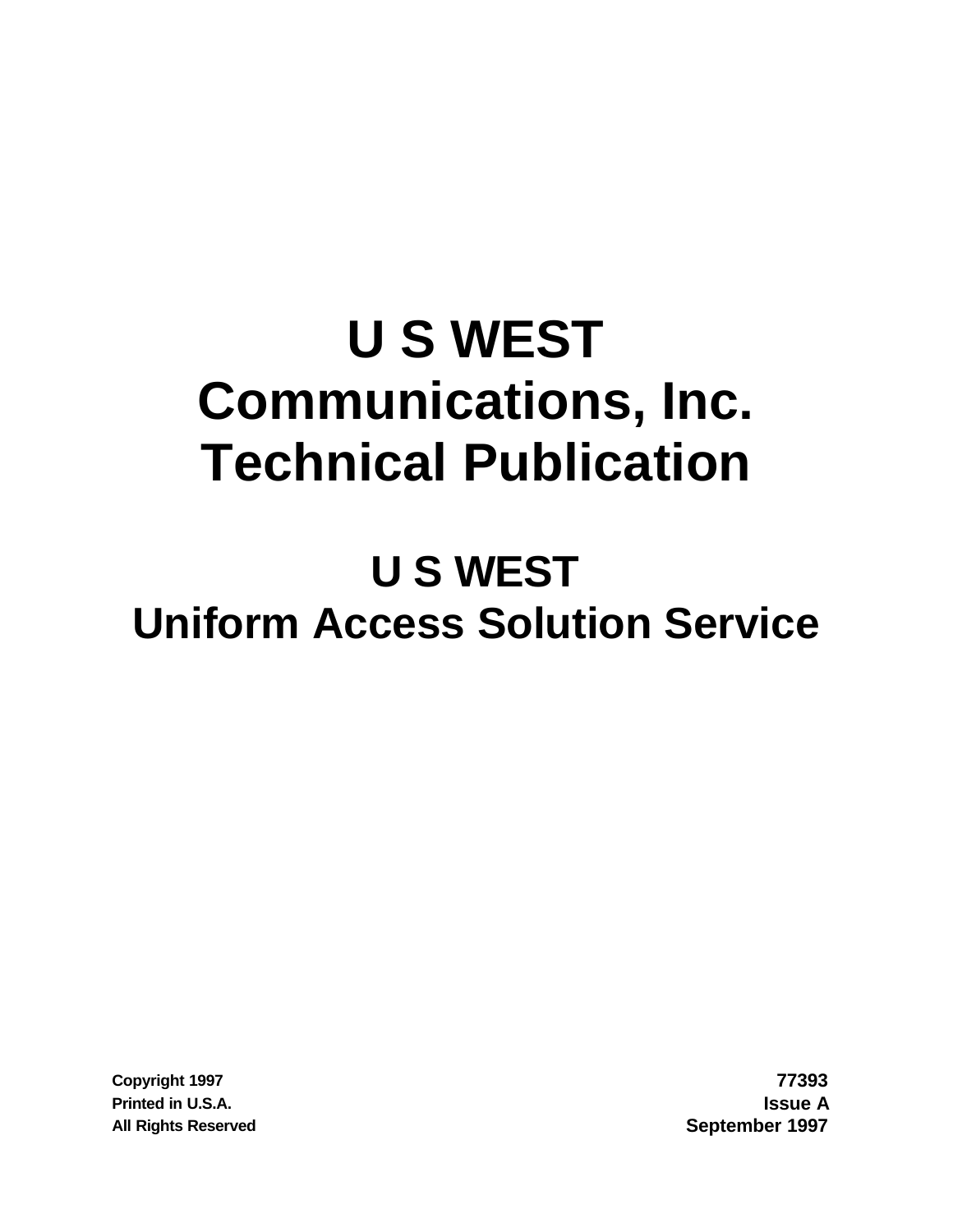#### NOTICE

This publication provides information about Uniform Access Solution (UAS) Service and the various ways in which it can be integrated with other U S WEST services.

PUB 77393 is intended to be used with U S WEST Communications, Inc. Technical Publication 77375, *1.544 Mbit/s Channel Interfaces Technical Specifications for Network Channel Interface Codes Describing Electrical Interfaces at Customer Premises and at U S WEST Communications, Inc. Central Offices.*

U S WEST Communications, Inc. reserves the right to revise this document for any reason, including but not limited to, conformity with standards promulgated by various governmental or regulatory agencies; utilization of advances in the state of the technical arts; or to reflect changes in the design of equipment, techniques, or procedures described or referred to herein.

Liability to anyone arising out of use or reliance upon any information set forth herein is expressly disclaimed, and no representation or warranties, expressed or implied, are made with respect to the accuracy or utility of any information set forth herein.

This document is not to be construed as a suggestion to any manufacturer to modify or change any of its products, nor does this publication represent any commitment by U S WEST Communications, Inc. to purchase any specific products. Further, conformance to this publication does not constitute a guarantee of a given supplier's equipment and/or its associated documentation.

Ordering information for U S WEST Publications can be obtained from the Reference Section of this document.

If further information is required, please contact:

U S WEST Business Resources, Inc. Manager - Information Release 1801 California, Rm. 1320 Denver, CO 80202 (303) 297-7640 E-mail: svenett@uswest.com

Throughout this publication, the term U S WEST signifies U S WEST Communications, Inc.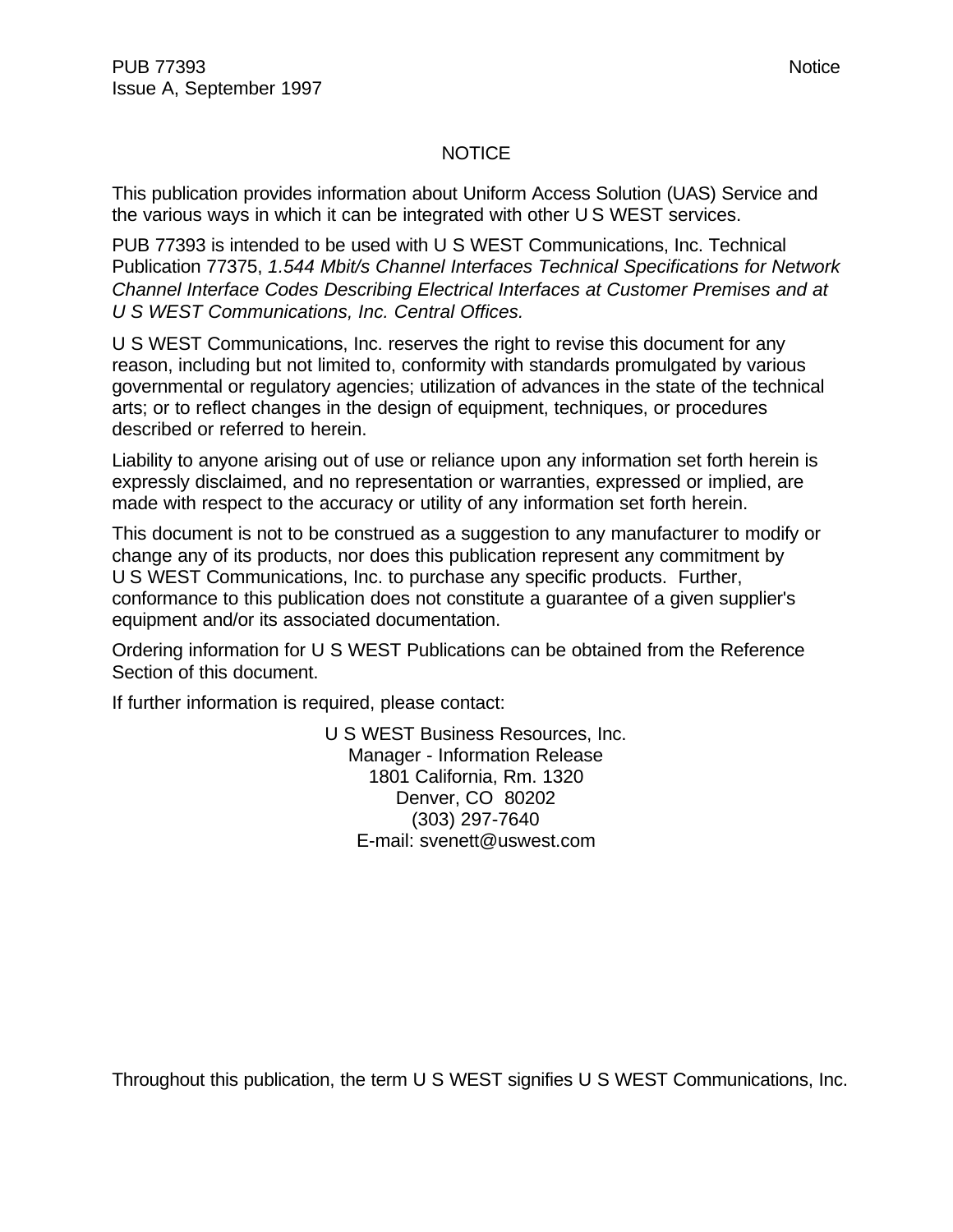#### **COMMENTS**

#### PLEASE TEAR OUT AND SEND YOUR COMMENTS/SUGGESTIONS TO:

U S WEST BUSINESS RESOURCES, INC. Manager - Writing Services 1801 California, Room 1320 Denver, Colorado 80202 (303) 297-7640 E-mail: svenett@uswest.com

Information from you helps us to improve our Publications. Please take a few moments to answer the following questions and return to the above address.

| Was this Publication valuable to you in determining<br>our requirements?                                                                                |            | YES NO        |
|---------------------------------------------------------------------------------------------------------------------------------------------------------|------------|---------------|
| Was the information accurate and up-to-date?                                                                                                            | YES NO     |               |
| Was the information easily understood?                                                                                                                  |            | $YES$ NO $\_$ |
| Were the contents logically sequenced?                                                                                                                  |            | YES NO        |
| Were the printed pages legible?                                                                                                                         |            | YES NO        |
| Do you feel the description in the Catalog of Technical<br>Information and/or Digest of Technical Information<br>adequately described this Publication? | <b>YES</b> | <b>NO</b>     |

If you answered NO to any of the questions and/or if you have any other comments or suggestions, please explain:

| (Attach additional sheet, if necessary) |
|-----------------------------------------|
| Date $\_\_$                             |
|                                         |
|                                         |
|                                         |
|                                         |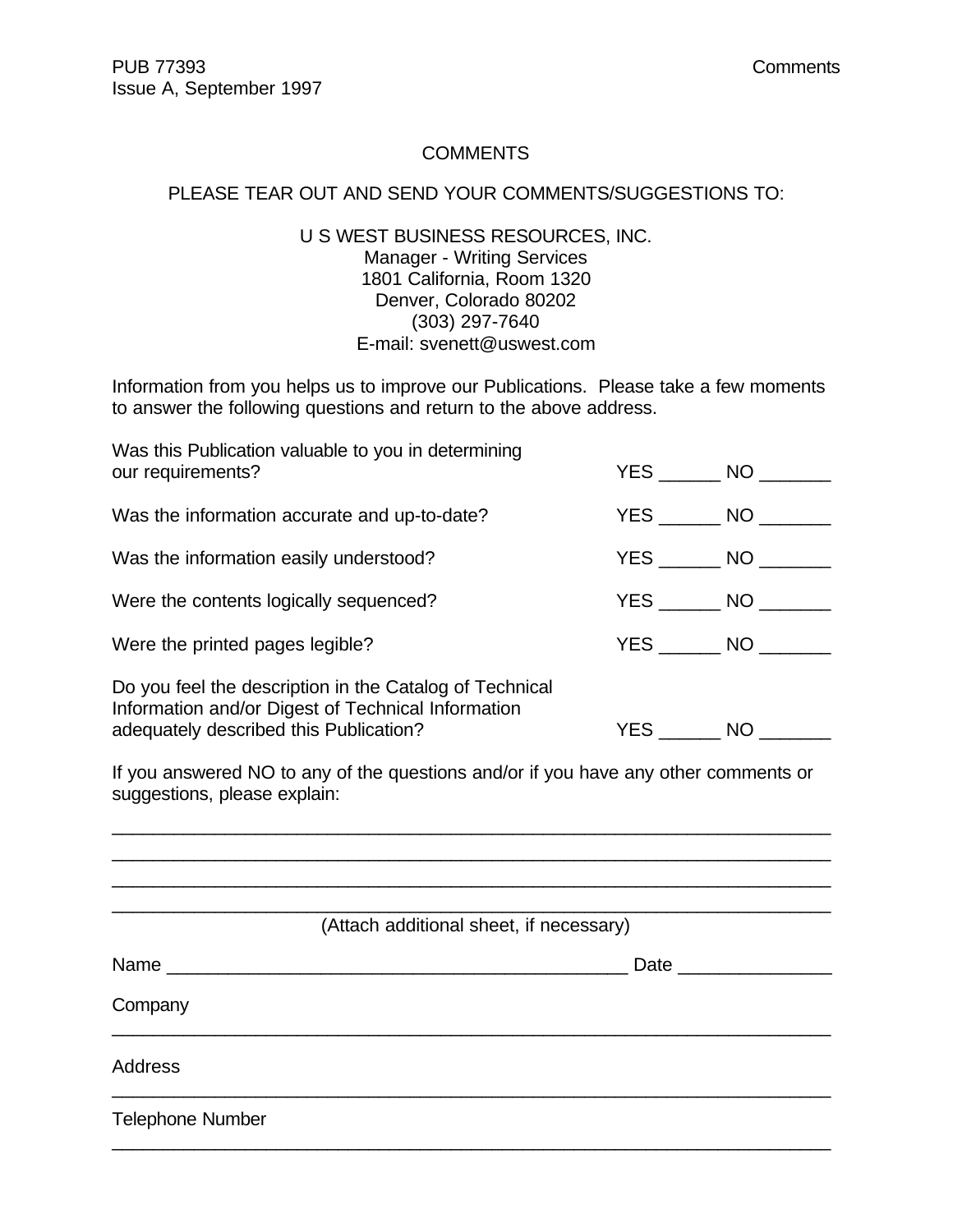### **CONTENTS**

|    |                                        | <b>Chapter and Section</b>                                                                         | Page                                                                                 |
|----|----------------------------------------|----------------------------------------------------------------------------------------------------|--------------------------------------------------------------------------------------|
| 1. | 1.1<br>1.2<br>1.3<br>1.4               |                                                                                                    | $1 - 1$<br>$1 - 1$<br>$1 - 1$<br>$1 - 1$<br>$1 - 1$                                  |
| 2. | 2.1<br>2.2                             | Overview of U S WEST Communications Uniform Access Solution Service                                | $2 - 1$<br>$2 - 1$<br>$2 - 2$<br>$2 - 2$<br>$2 - 3$                                  |
|    | 2.3<br>2.4<br>2.5<br>2.6<br>2.7        | U S WEST Services and Features offered with UAS                                                    | $2 - 3$<br>$2 - 3$<br>$2 - 3$<br>$2 - 4$<br>$2 - 4$<br>$2 - 5$<br>$2 - 5$<br>$2 - 5$ |
| 3. | 3.1<br>3.2<br>3.3<br>3.4<br>3.5<br>3.6 | U S WEST Services or Features Offered with UAS<br>UAS with Self-Healing Alternate Route Protection | $3 - 1$<br>$3 - 1$<br>$3 - 1$<br>$3 - 2$<br>$3 - 2$<br>$3 - 3$<br>$3 - 4$            |
| 4. | 4.1<br>4.2<br>4.3<br>4.4<br>4.5<br>4.6 | Network Channel and Network Channel Interface Codes                                                | $4 - 1$<br>$4 - 1$<br>$4 - 1$<br>$4 - 1$<br>$4 - 1$<br>$4 - 2$<br>$4 - 2$            |
| 5. | 5.1<br>5.2                             |                                                                                                    | $5 - 1$<br>$5 - 1$<br>$5 - 2$                                                        |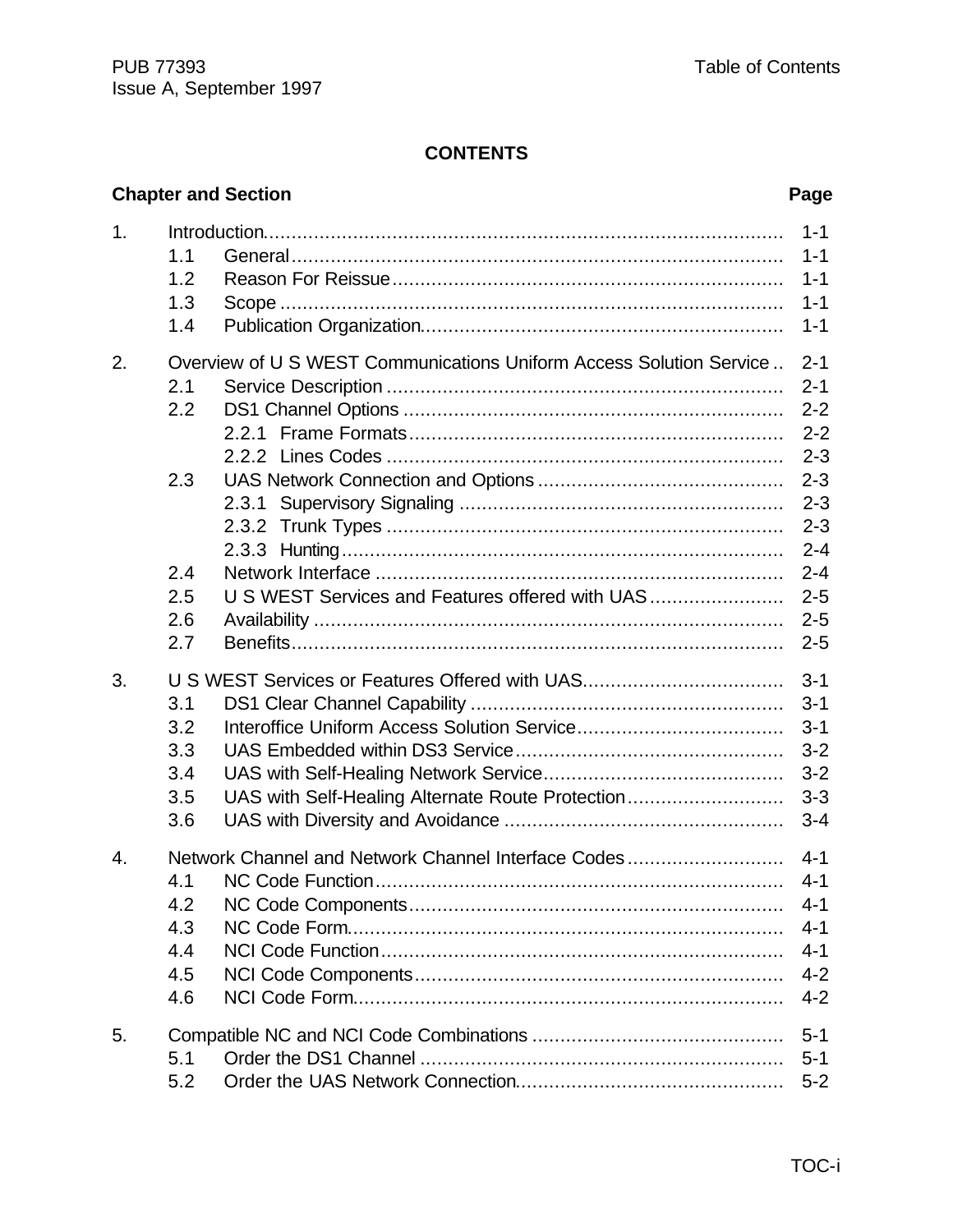## **CONTENTS** (Continued)

# **Chapter and Section** *Page*

| 6. |     | Compatible NC and NCI Code Combinations for U S WEST Services and |         |
|----|-----|-------------------------------------------------------------------|---------|
|    |     |                                                                   | $6 - 1$ |
|    | 6.1 |                                                                   | $6 - 1$ |
|    |     |                                                                   | $6 - 1$ |
|    |     |                                                                   | $6 - 1$ |
|    | 6.2 |                                                                   | $6 - 1$ |
|    | 6.3 |                                                                   | $6 - 1$ |
|    |     |                                                                   | $6 - 1$ |
|    |     |                                                                   | $6 - 2$ |
|    |     |                                                                   | $6 - 2$ |
|    | 6.4 | UAS with Self Healing Network Services (SHNS)                     | $6 - 3$ |
|    |     |                                                                   | $6 - 3$ |
|    |     |                                                                   | $6 - 3$ |
|    |     |                                                                   | $6 - 3$ |
|    | 6.5 | UAS with Self-Healing Alternate Route Protection (SHARP)          | $6 - 3$ |
|    |     |                                                                   | $6 - 3$ |
|    |     |                                                                   | $6 - 4$ |
|    | 6.6 |                                                                   | $6 - 4$ |
| 7. |     |                                                                   | $7 - 1$ |
|    | 7.1 |                                                                   | $7 - 1$ |
|    | 7.2 |                                                                   | $7 - 2$ |
| 8. |     |                                                                   | $8 - 1$ |
|    | 8.1 |                                                                   | $8 - 1$ |
|    | 8.2 |                                                                   | $8 - 1$ |
|    | 8.3 |                                                                   | $8 - 1$ |
|    | 8.4 |                                                                   | $8 - 2$ |
|    |     |                                                                   |         |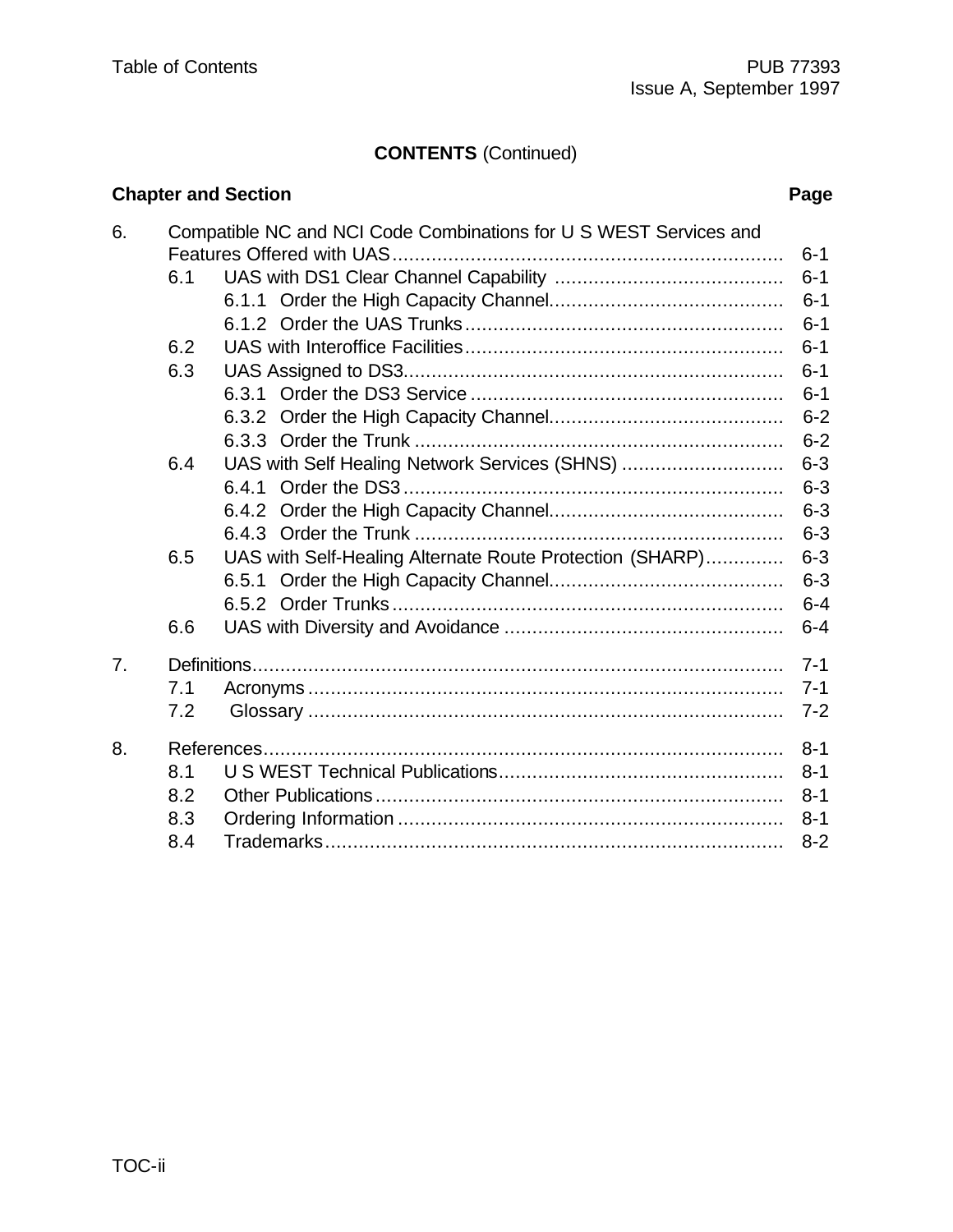# **CONTENTS** (Continued)

| <b>Figures</b> |                                                                   | Page |
|----------------|-------------------------------------------------------------------|------|
| $2 - 1$        |                                                                   |      |
| $2 - 2$        |                                                                   |      |
| $3 - 1$        |                                                                   |      |
| $3 - 2$        | Uniform Access Solution Service with Self-Healing Alternate Route |      |
| $3 - 3$        |                                                                   |      |
| $3 - 4$        |                                                                   |      |
| $4 - 1$        |                                                                   |      |

### **Tables**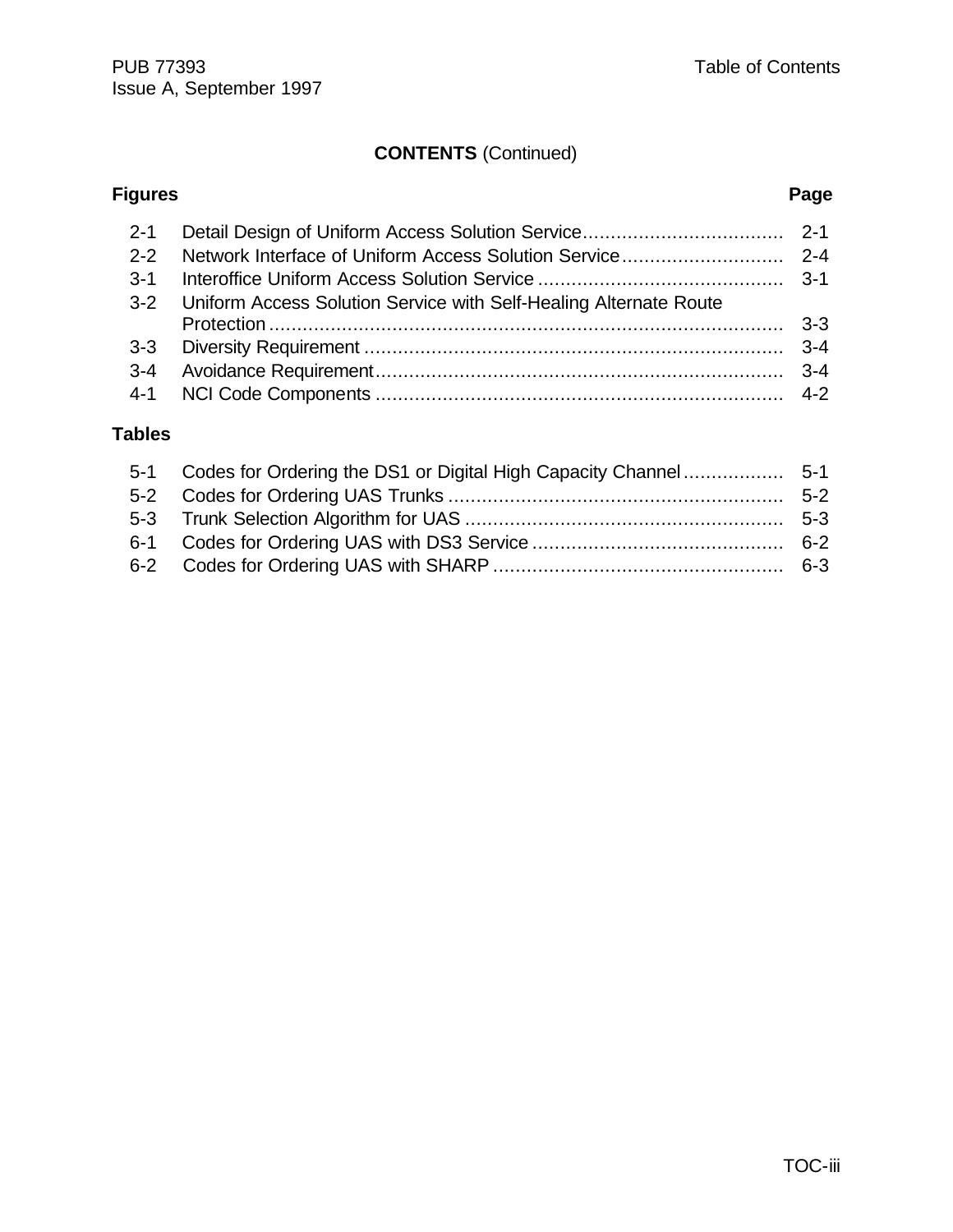#### **CONTENTS**

# **Chapter and Section**

 $1.$ 

# Page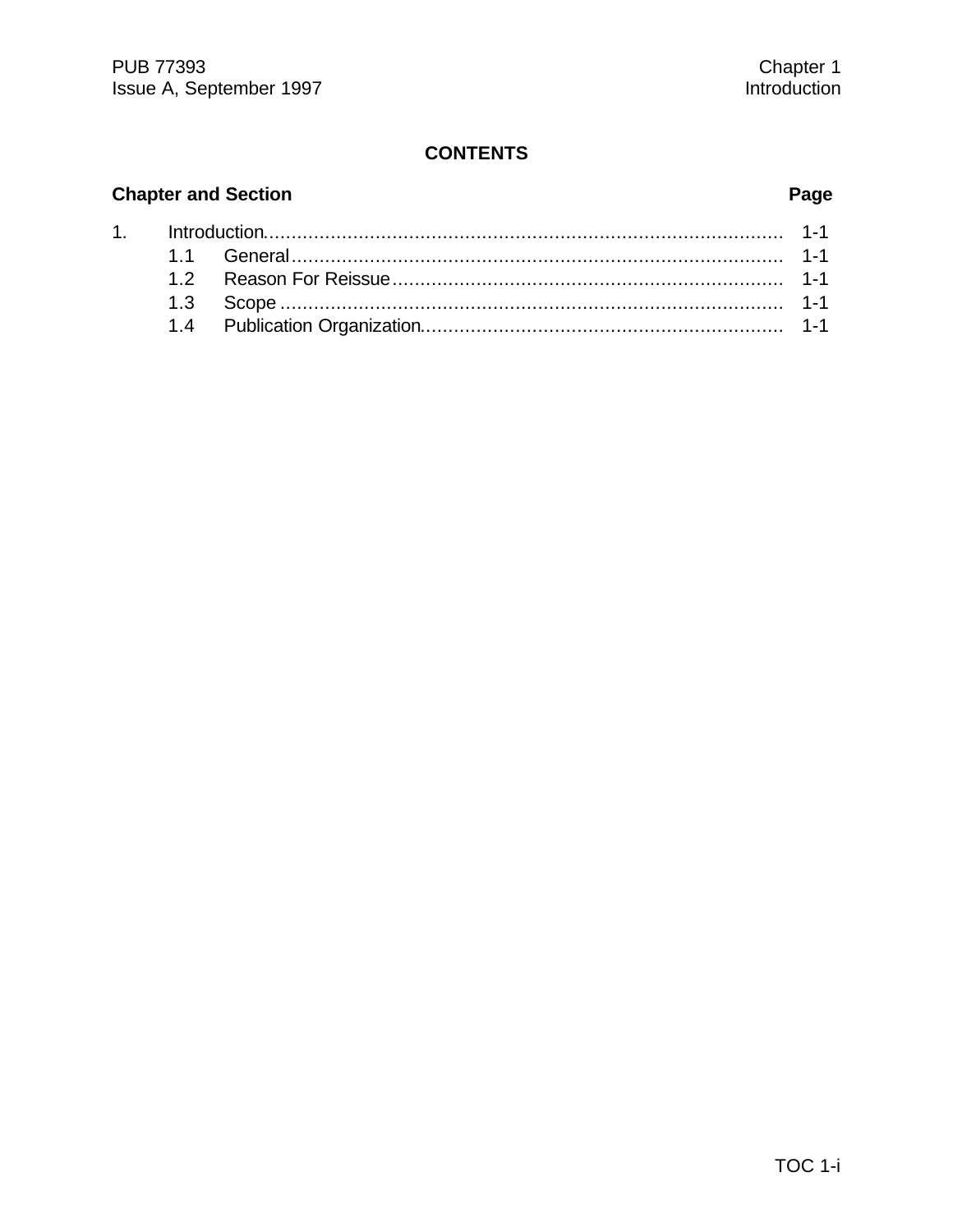#### **1. Introduction**

#### **1.1 General**

This publication provides information about Uniform Access Solution (UAS) Service and the various ways in which it can be integrated with other U S WEST services.

PUB 77393 is intended to be used with U S WEST Communications, Inc. Technical Publication 77375, *1.544 Mbit/s Channel Interfaces.*

#### **1.2 Reason For Reissue**

This is a new publication. If it is reissued, the reason will be noted in this paragraph.

#### **1.3 Scope**

UAS Service provides channelized DS1 connectivity between the customer's Customer Provided Equipment and U S WEST's switch.

This publication is organized by and defines the available options when ordering UAS. The publication also provides the Network Channel (NC) and Network Channel Interface (NCI) codes and their definitions associated with UAS options. The document also includes combinations to assist customers in ordering the service.

#### **1.4 Publication Organization**

- Chapter 1 **Introduction**, provides the purpose and general information about this document.
- Chapter 2 **Service Description,** describes the service and its options.
- Chapter 3 **U S WEST Services and Features Offered with UAS,** provides other services and enhancements in which Uniform Access Solution can be integrated.
- Chapter 4 **Network Channel and Network Channel Interface Codes,** provides a general explanation of the codes.
- Chapter 5 **Compatible NC and NCI Code Combinations,** illustrates compatible NC and NCI code combination tables for ordering the services described in the chapter.
- Chapter 6 **Compatible NC and NCI Code Combinations for U S WEST Services and Features Offered with UAS,** provides additional NC and NCI code combination tables for ordering special options of UAS.
- Chapter 7 **Definitions and Acronyms**
- Chapter 8 **References**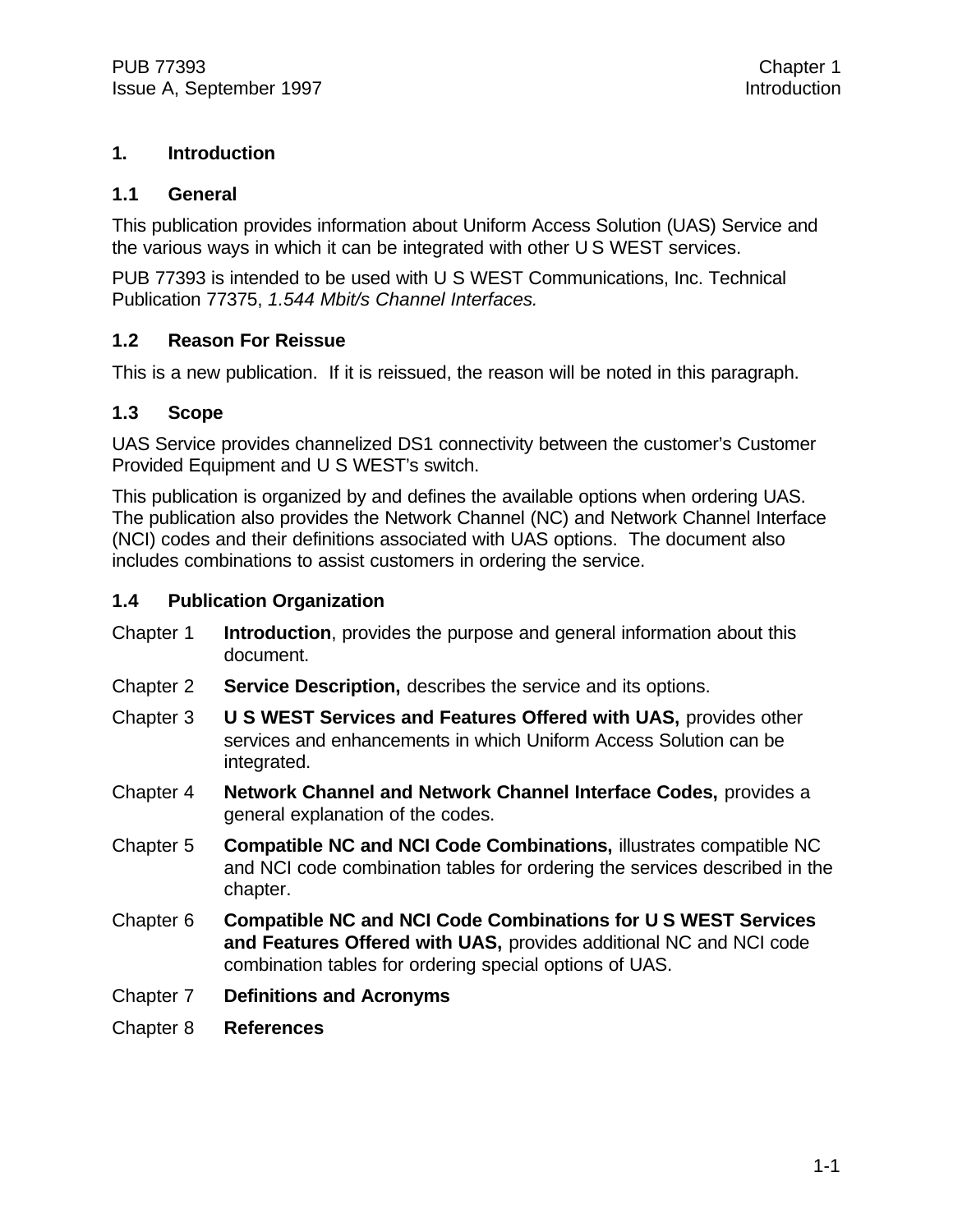#### **CONTENTS**

## **Chapter and Section Page** 2. Service Description ................................................................................. 2-1 2.1 Service Definition .......................................................................... 2-1 2.2 DS1 Channel Options .................................................................... 2-2 2.2.1 Frame Formats................................................................... 2-2 2.2.2 Lines Codes ....................................................................... 2-3 2.3 UAS Network Connection and Options ............................................ 2-3 2.3.1 Supervisory Signaling .......................................................... 2-3 2.3.2 Trunk Types ....................................................................... 2-3 2.3.3 Hunting............................................................................... 2-4 2.4 Network Interface ......................................................................... 2-4 2.5 U S WEST Services and Features offered with UAS........................ 2-5 2.6 Availability .................................................................................... 2-5 2.7 Benefits........................................................................................ 2-5 **Figures**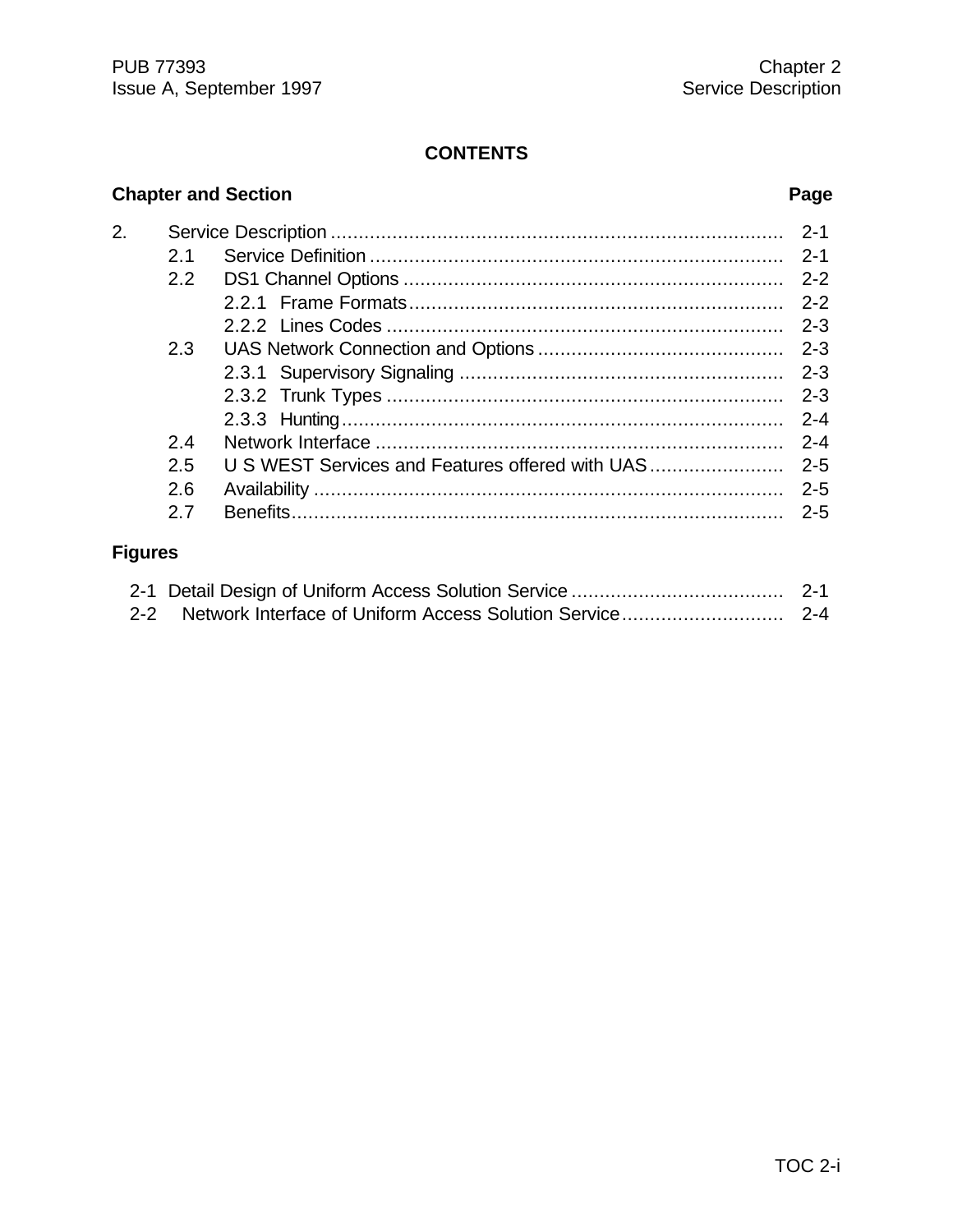#### **2. Service Description**

This chapter provides an overview of Uniform Access Solution (UAS) Service and discusses the various options that are offered with UAS.

#### **2.1 Service Definition**

Uniform Access Solution provides a channel which transmits a digital signal at the rate of 1.544 Mbit/s (DS1) between the customer premises and U S WEST's central office switch. It is composed of two components: the DS1 Channel and common equipment and the Network Connection. The central office refers to the serving wire center switch or a foreign wire center switch. The DS1 channel at the Network Interface is also referred to as a Digital High Capacity Channel. UAS allows customers to "channelize" the DS1 into twenty-four voice grade trunks using their Customer Provided Equipment (CPE). These channels are assigned to the trunk interface unit of U S WEST's central office switch. Figure 2-1 describes the design for UAS.



**Figure 2-1** Detail Design of Uniform Access Solution Service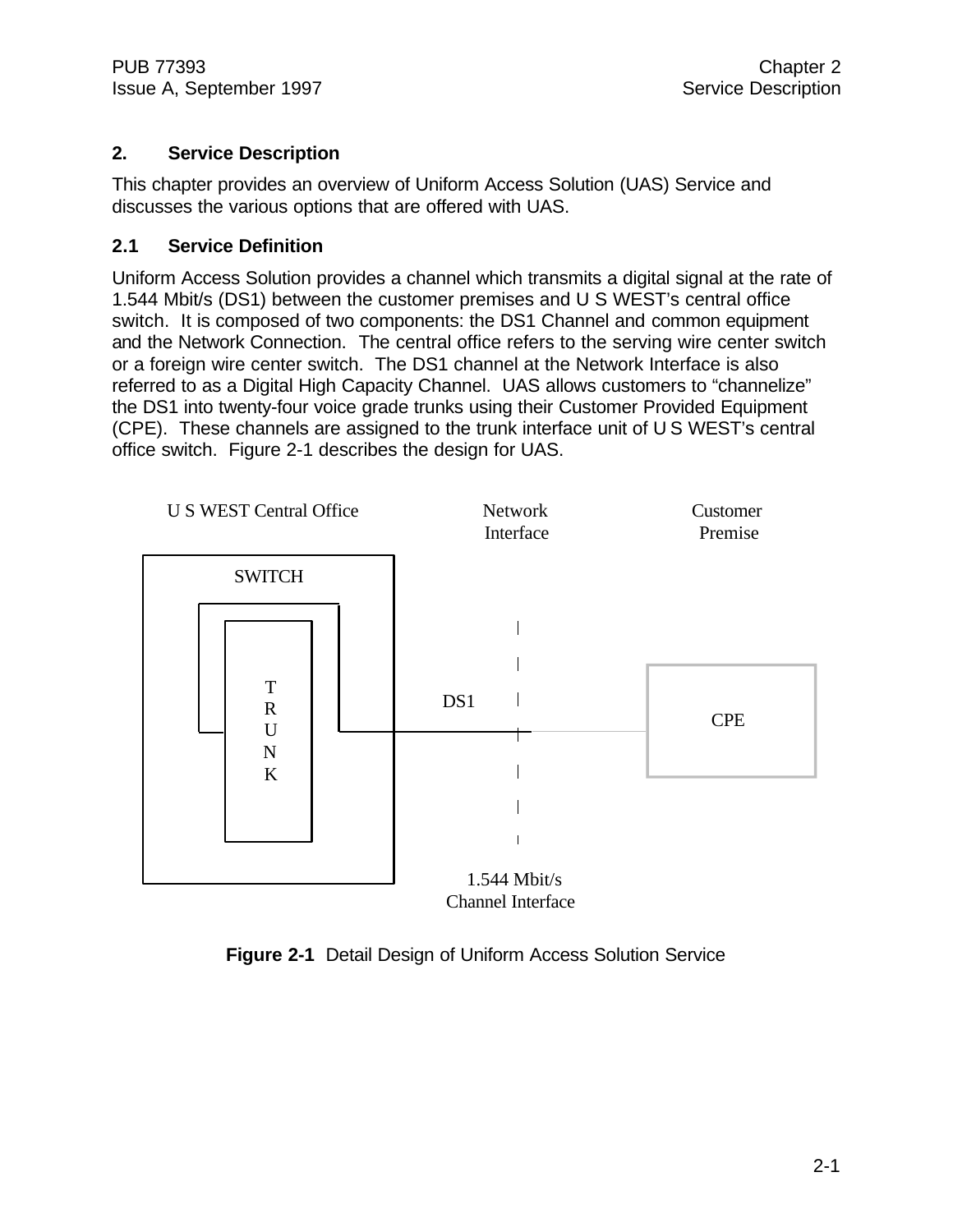#### **2.2 DS1 Channel Options**

The DS1 Channel connects the customer premises terminal to U S WEST's central office switch. DS1 channel interface options include a choice of frame format and line code of the digital signal. More information about the 1.544 Mbit/s DS1 channel can be found in Technical Publication 77375, *1.544 Mbit/s Channel Interfaces.*

#### **2.2.1 Frame Formats**

All DS1 frame formats include a repeated reference-sequence of bits (frame bits) that enclose transmitted user data, providing the ability for receivers of the signal to identify byte and frame boundaries for demultiplexing data. Some frame formats not only provide this elementary synchronizing function, but they also provide the optional enhancements that greatly improve the ability of customer and/or their Carrier(s) to monitor the quality of the signal being transported. Two types of frame formatting are offered with the UAS DS1 channel; Superframe (SF) and Extended Superframe (ESF).

- The SF format is also known as D4 framing. SF consists of 12 DS1 frames. It is 12 bits in length, and one bit of the pattern is transmitted sequentially as the 1st bit of each DS1 frame.
- An ESF format consists of 24 consecutive DS1 frames. Bit one of each frame (the F-bit) is time shared during the 24 frames to describe a 6 bit frame pattern, a 6 bit Cyclic Redundancy Check (CRC) remainder, and a 12 bit data link. The transfer rate of the 6 bit frame pattern is 2 kbit/s, the 6 bit CRC is 2 kbit/s, and the 12 bit data link is 4 kbit/s.
- ESF is available in either Non-ANSI ESF or ANSI ESF. Where ANSI is the American National Standards Institute (An organization supported by the telecommunications industry to establish performance and interface standards). ANSI ESF may not be available in every switch, consult the U S WEST Business office to determine the availability.
- The difference between ANSI and Non-ANSI ESF is that with ANSI ESF, the ESF data link is also used for the transmission of a once per second *Performance Report Message* (PRM).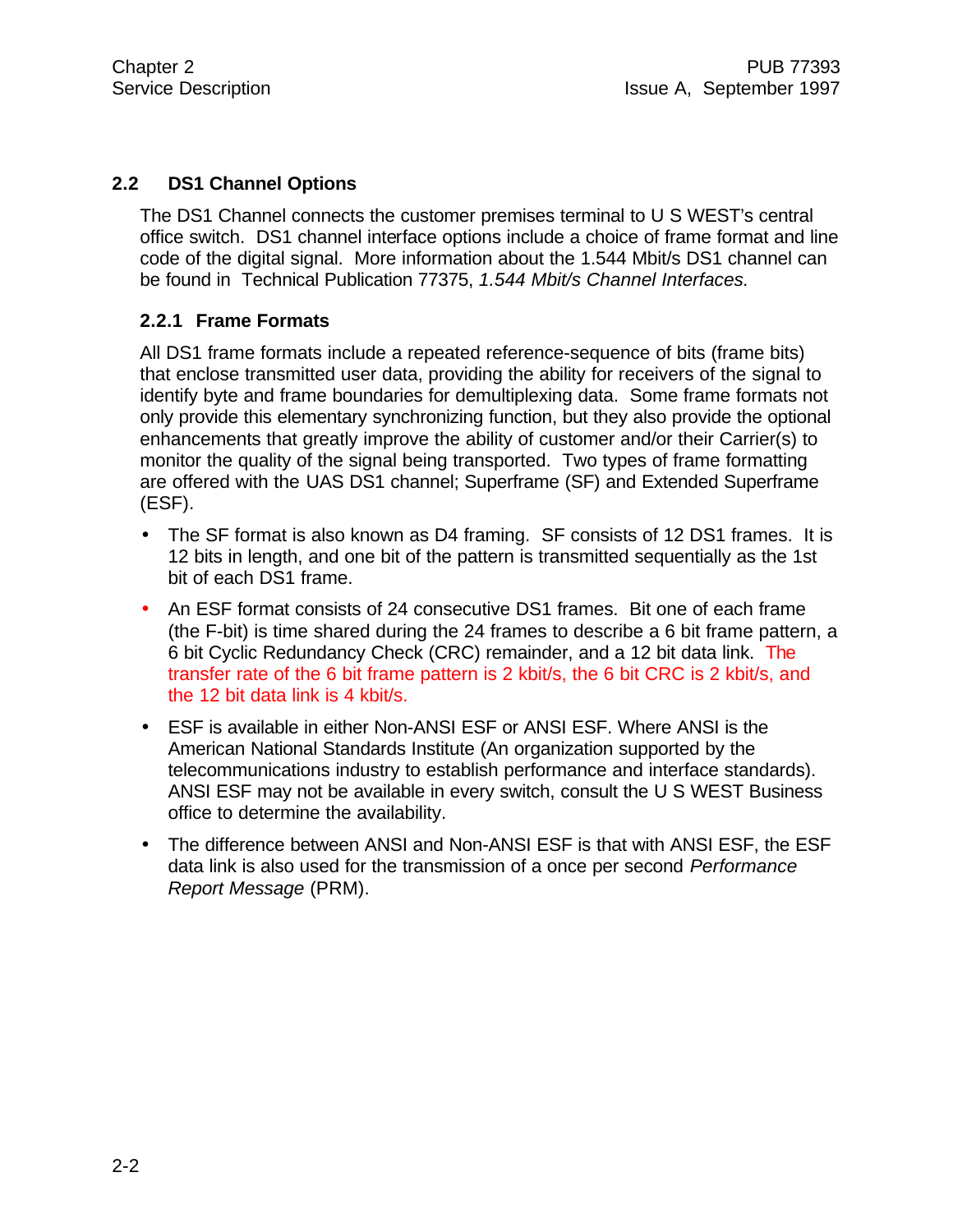#### **2.2.2 Lines Codes**

There are two line codes available with the UAS DS1 channel, Alternate Mark Inversion (AMI) and Binary 8 Zero Substitution (B8ZS).

Bipolar *Alternate Mark Inversion* is a line code algorithm wherein alternate binary 1's (called marks) are transmitted with opposite polarity and binary 0's are transmitted as absence of a pulse during a unit interval of the bit-rate.

Bipolar 8 Zero Substitution is an exception to the Alternate Mark Inversion (AMI) linecode rule. It is one method of providing bit independence for digital transmission by providing a minimum 1's density of 1 in 8 bits.

#### **2.3 UAS Network Connection and Options**

The UAS network connection is a trunk-side connection to the switch. This trunk-side connection is in compliance with the Voice Grade (VG) 33 Standards in Technical Publication 77311, *Analog Channels for Non-Access Service.* Voice Grade 33 channels are designed to provide a grade of service equal to the historical "trunk" type. Transmission parameters are the same as traditionally found on end-to-end trunk service. The UAS network connection has two options, supervisory signaling and trunk types.

#### **2.3.1 Supervisory Signaling**

Supervisory Signaling for UAS is available in two forms, Loop Reverse Battery and E & M Signaling.

1. Loop Reverse Battery Signaling

A type of loop signaling in which battery and ground are reversed on the tip and ring of the loop to give an "off-hook" signal when the called party answers.

2. E & M Signaling Arrangements

Denotes a method of transmitting supervisory information between a switching machine or an End-User and signaling system.

#### **2.3.2 Trunk Types**

There are two trunk types offered with the UAS network connection, in-only trunks and two-way trunks.

- 1. In-only trunks. Calls originate from the switch into the customer's terminal using Loop Reverse Battery Signaling.
- 2. Two-way trunks with Answer Supervision. Calls may originate from either the switch or the customer's terminal using E & M Signaling.

Answer Supervision is offered with Two-way trunks only.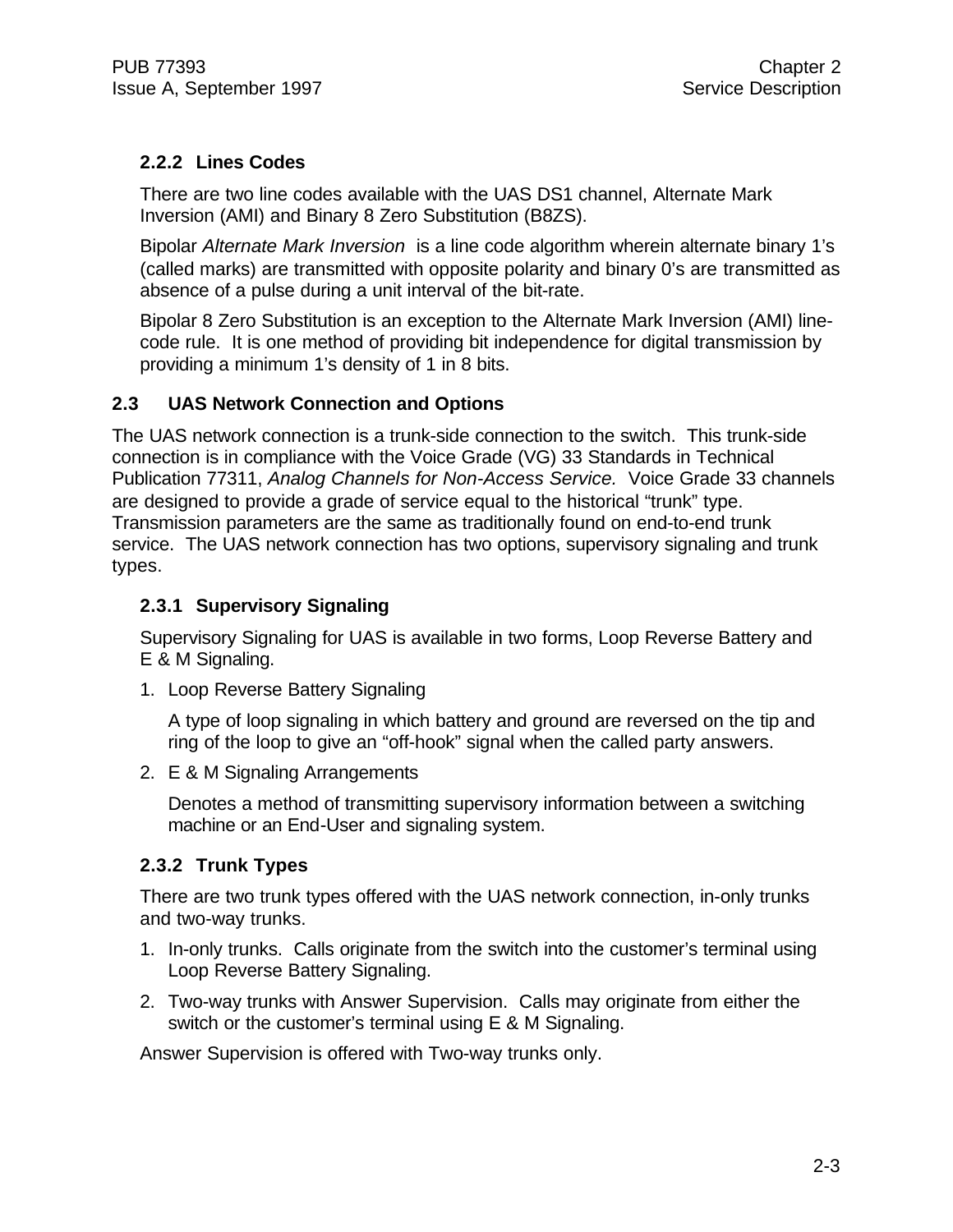#### **2.3.3 Hunting**

The customer also has the option of choosing the type of hunting algorithm for their UAS trunks. Hunting is described further in Section 5.2 of Chapter Five.

#### **2.4 Network Interface**

A description of the Network Interface may assist the reader's understanding of the UAS design. The Network Interface is the point of demarcation on the Customer's premises at which U S WEST's responsibility for the provision of service ends. Figure 2-2 gives a pictorial representation of the Network Interface.



**Figure 2-2** Network Interface of Uniform Access Solution Service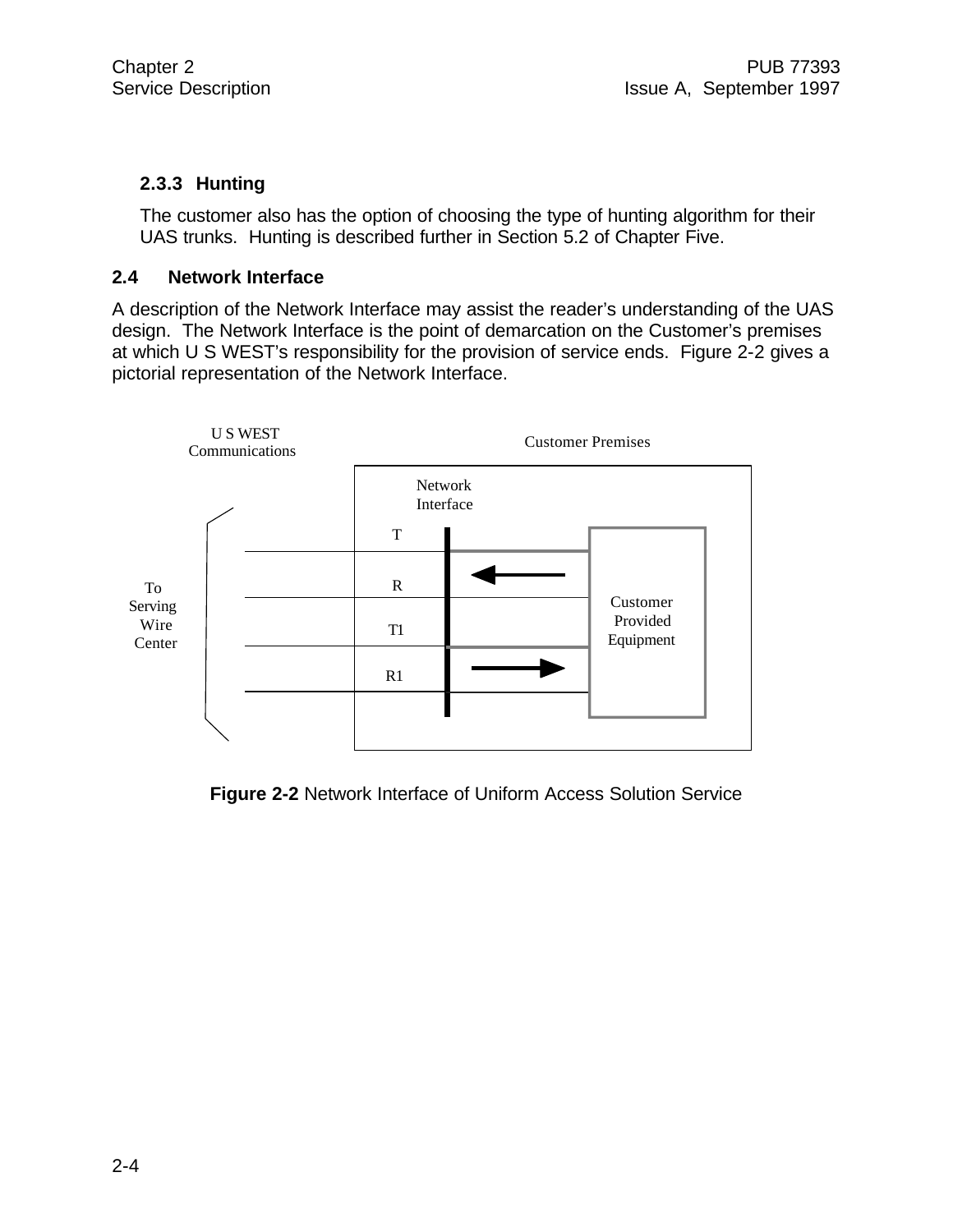#### **2.5 U S WEST Services and Features offered with UAS**

UAS is offered with a number of U S WEST Services and Features. These features allow the customer to provide loop and interoffice protection to their UAS service as well as add extra features. They are listed below:

- DS1 Clear Channel Service
- Interoffice Facilities with UAS
- Self-Healing Alternate Protection (SHARP) Service
- Self Healing Network Service (SHNS)
- U S WEST DS3 Service
- Avoidance and Diversity

These services are described in detail in the next chapter.

#### **2.6 Availability**

UAS is provided from both U S WEST analog and digital switches, thereby making the service available across the U S WEST 14 state region. UAS has been filed under the Intrastate Tariffs only and therefore offered within state jurisdictions. Customers may refer to the appropriate tariff or catalog from their state's Public Utilities Commission Office for UAS offering and pricing information.

UAS availability is only limited when the customer requests it to be delivered on a fiber facility, or when the customer is ordering UAS in conjunction with other services that require a fiber facility to be in place; those services include SHARP Services or SHNS which are described in the next chapter. In these unique instances, customers are advised to consult with the U S WEST Business Office and begin the service inquiry process on an individual case basis. The U S WEST Customer Representative can then determine if facilities are available and provide a date when the service can be offered.

#### **2.7 Benefits**

Uniform Access Solution Service offers many benefits to potential customers who:

- Want the reliability and low error rate of digital transmission
- Want to update to current technology
- Want 56 kbit/s bandwidth without DID capability
- Need a low dB loss level on trunks.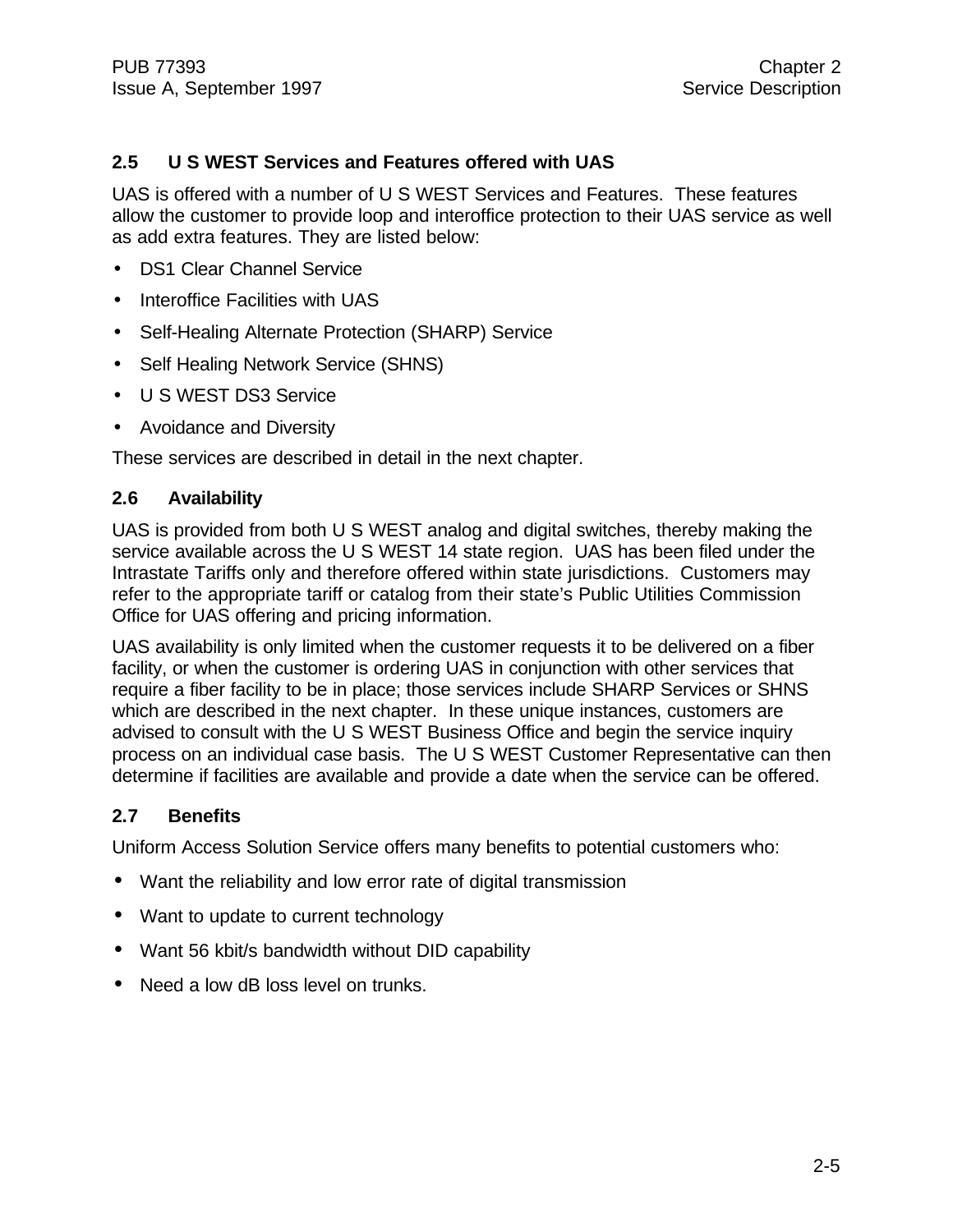### **CONTENTS**

|    |                  | <b>Chapter and Section</b> | Page |
|----|------------------|----------------------------|------|
| 3. | 3.1              |                            |      |
|    | 3.2 <sup>°</sup> |                            |      |
|    | 3.3<br>3.4       |                            |      |
|    | 3.5              |                            |      |
|    | 3.6              |                            |      |

## **Figures**

| 3-2 Uniform Access Solution Service with Self-Healing Alternate Route |  |
|-----------------------------------------------------------------------|--|
|                                                                       |  |
|                                                                       |  |
|                                                                       |  |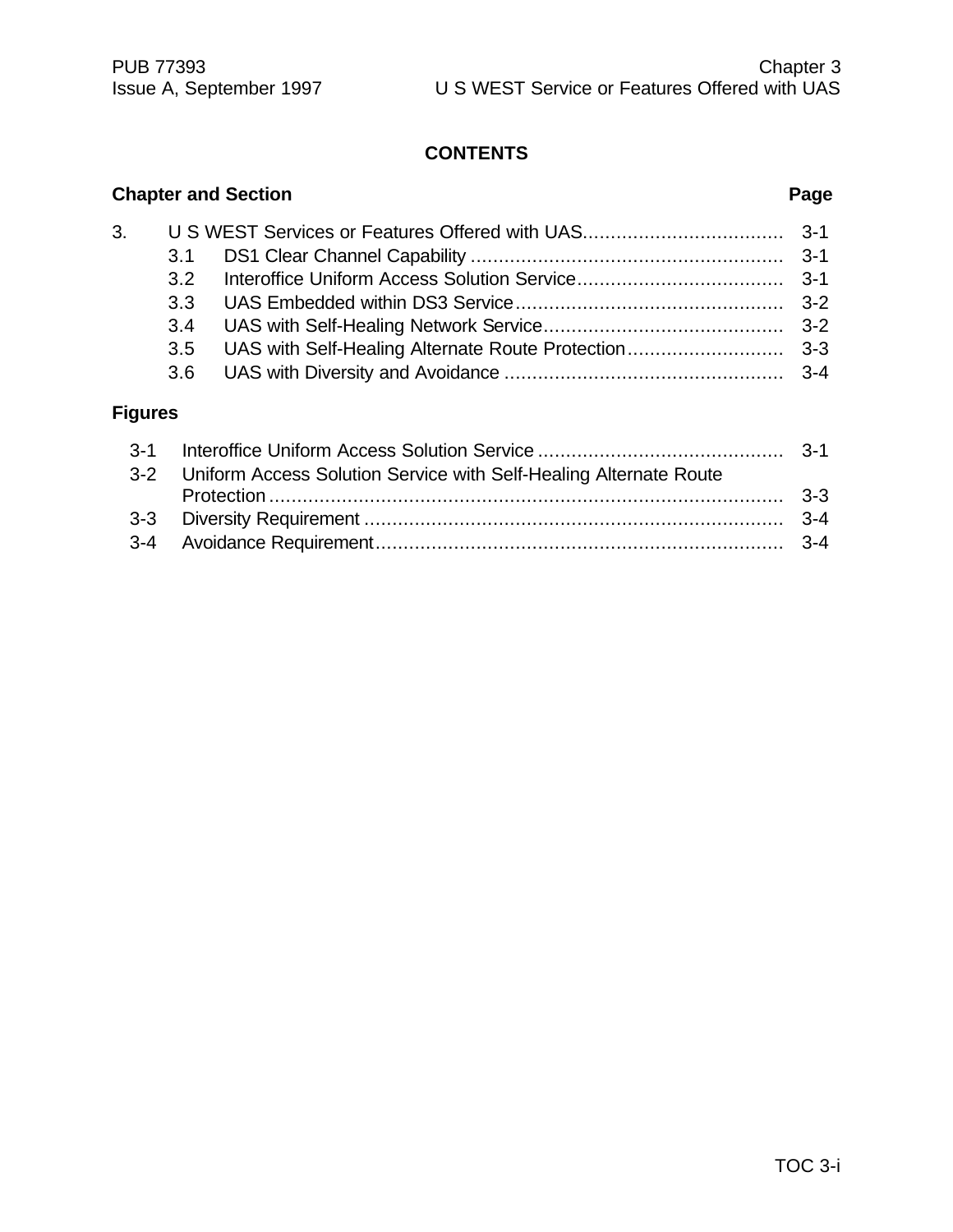#### **3. U S WEST Services or Features Offered with UAS**

#### **3.1 DS1 Clear Channel Capability**

DS1 transmission has requirements on the minimum number of binary zeros that should be consecutively transmitted. This is commonly expressed as the inverse, which is *ones density*. When ones density becomes too low, recovery of the DS1 signal by receivers becomes more difficult. Jitter increases and bit errors will result. Simultaneously, network equipment may respond by generating alarms, alerting maintenance personnel of a service problem. Low ones density in any portion of the DS1 signal will affect all channels in the DS1.

DS1 Clear Channel denotes that a 1's density management process is active in the terminal and transmission equipment, so that user data can contain any number of consecutive binary 0's. When the following are being transported, it is better to use a DS1 Clear Channel option to achieve a suitable level of 1's density:

- 64 kbit/s digital data
- Aggregations of 64 kbit/s for video transmission (384 kbit/s, 768 kbit/s, etc.)
- Aggregations of 64 kbit/s for Nx64 bandwidths of digital data where  $N = 2$  to 24.

The conventional means of providing DS1 Clear Channel is to use the B8ZS (Binary 8 Zero Substitution) line code.

#### **3.2 Interoffice Uniform Access Solution Service**

Customers have the flexibility of requesting a specific U S WEST wire center to provide UAS, rather than from their serving wire center. The service design is identical to Figure 2-1, except that there would be one additional rate element for the interoffice transport facility. The interoffice facility is between the remote switch and the serving wire center. The multiplexing function of the DS1 channel occurs in the same wire center where the switch resides. Figure 3-1 illustrates this application.



#### **Figure 3-1** Interoffice Uniform Access Solution Service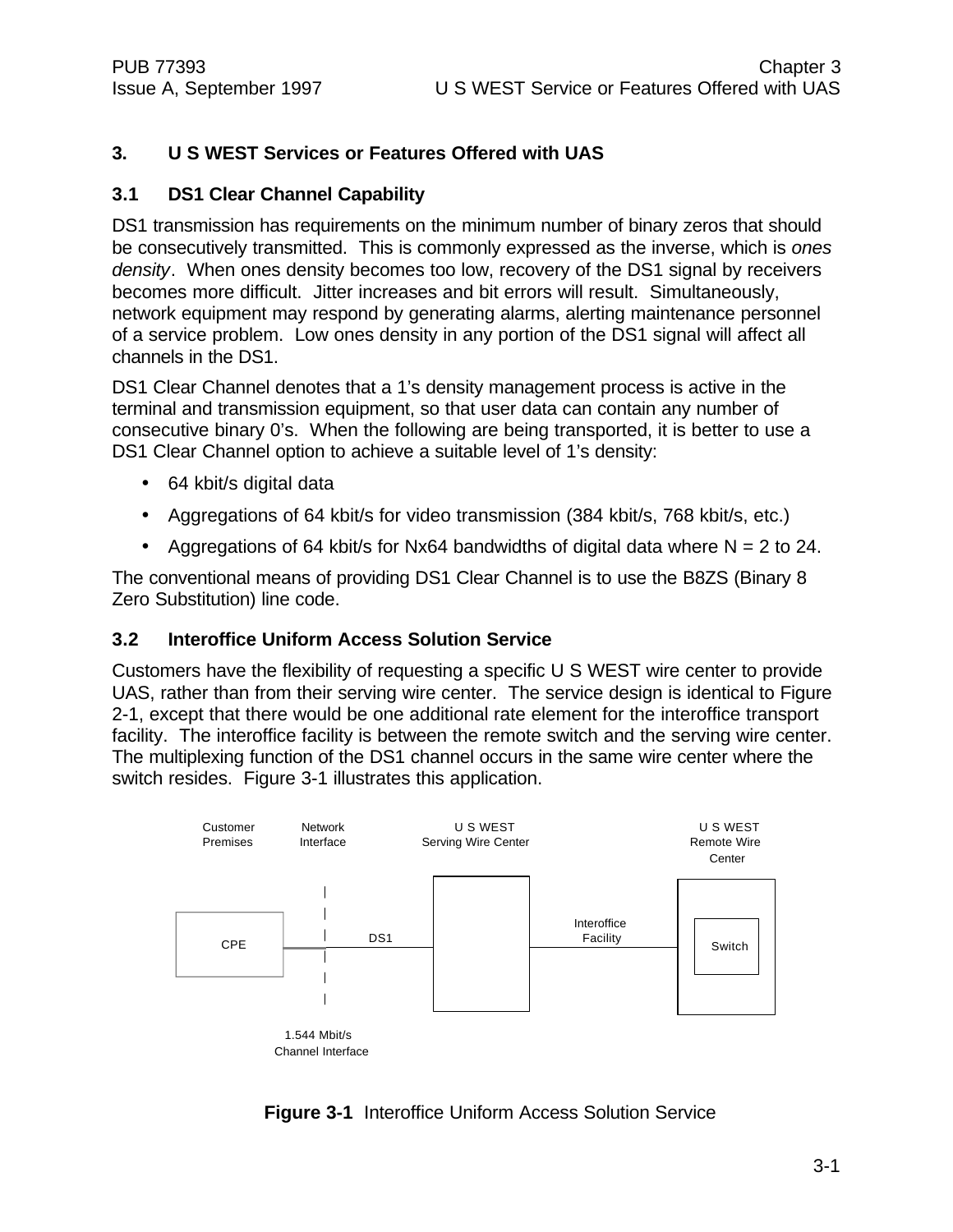#### **3.3 UAS Embedded within DS3 Service**

U S WEST DS3 service consists of a high capacity channel for the transmission of 44.736 Mbit/s isochronous serial data having a line code of Bipolar Three Zero Substitution (B3ZS). UAS with U S WEST DS3 Service is offered in the following combinations:

- DS3 Signal with M23 Central Office Multiplexing
- DS1 Signal with M23 Central Office Multiplexing; Optioned for DS1 Clear Channel **Capability**
- DS3 with SHARP Loop Protection (One End Only) and Central Office Multiplexing
- DS3 with SHARP Plus; Loop and Interoffice Facilities and Central Office Multiplexing

Chapter 6 provides more details on ordering UAS Embedded within U S WEST DS3 Service. A Technical description of U S WEST DS3 Service is available in U S WEST's Technical Publication 77324, *U S WEST DS3 Service*.

#### **3.4 UAS with Self-Healing Network Service**

Customers may also order UAS in conjunction with Self-Healing Network Service (SHNS). SHNS offers a premium service arrangement designed to provided high capacity digital services between multiple customer designated premises or between customer designated and U S WEST Wire Centers. SHNS dedicates available bandwidth on the Network exclusively to a single customer.

SHNS is an arrangement that automatically detects a fault in the Network and reconfigures itself to maintain a near continuous flow of information between locations. The arrangement can be described as two concentric rings that connect two or more customer specified locations. Upon detection of a network failure, such as a cable cut, SHNS will automatically reconfigure itself to bypass the affected area thereby allowing continued communications.

Chapter 6 provides more details on ordering SHNS. This service is offered only when UAS is ordered with U S WEST DS3 Service.

A Technical description of SHNS is available in U S WEST's Technical Publication 77332, *U S WEST Self Healing Network Service (SHNS).*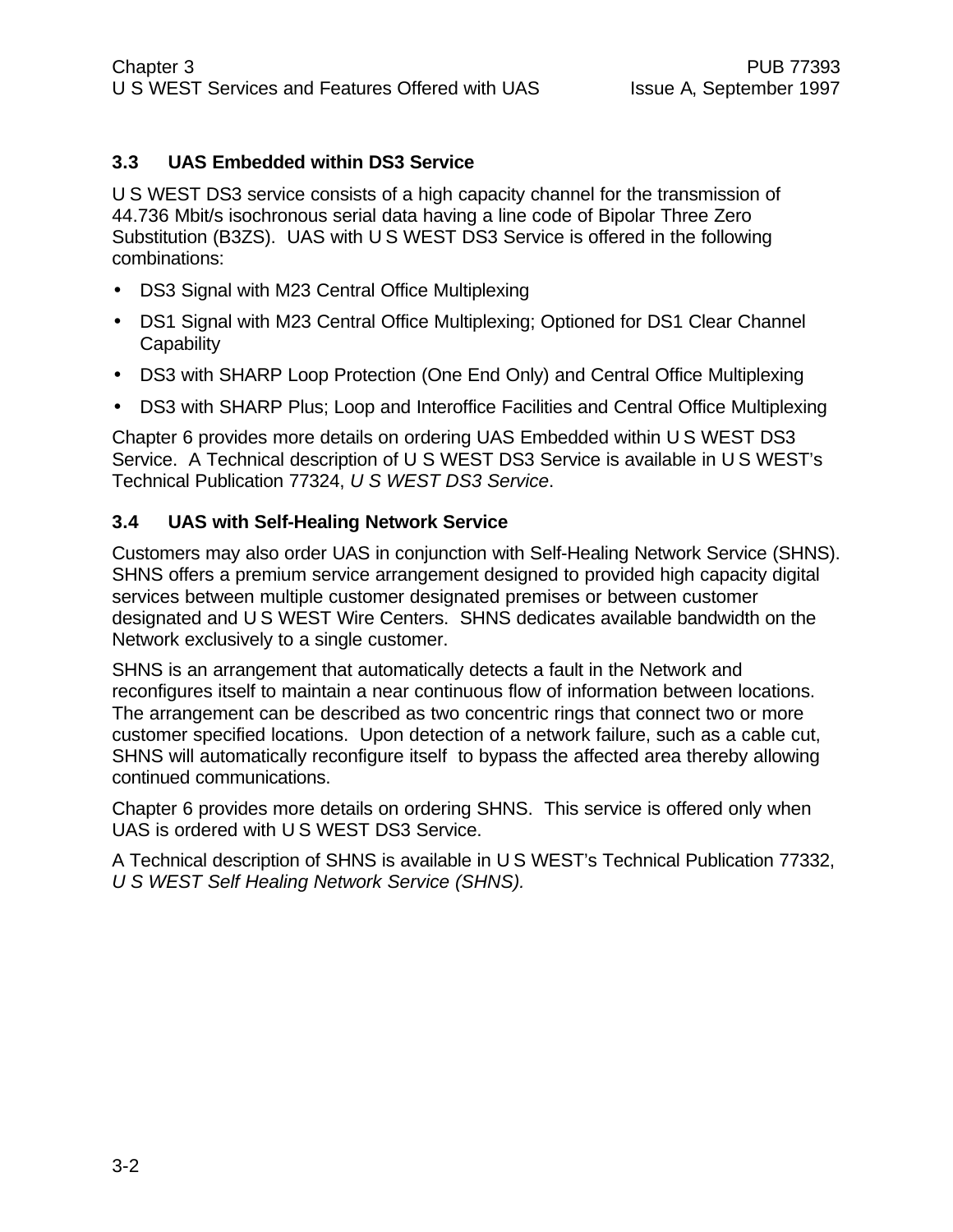#### **3.5 UAS with Self-Healing Alternate Route Protection**

U S WEST Self-Healing Alternate Route Protection (SHARP) is an optional service that improves the reliability of UAS services that are transported over fiber optic facilities. This feature provides a separate facility path for the protection system between the serving wire center and the customer premises.

This added protection is provided by ensuring that backup electronics and two physically separate facility paths are used in the provisioning of the service. One primary (or working) service path is established between the serving wire center and the customer premises. In addition, a protect path is provisioned between the customer designed premises and the serving wire center via a U S WEST designated Alternate Wire Center where available.

SHARP Interoffice Facility Protection, SHARP Plus, extends the local loop protection provided by the basic SHARP option to include protection of Transport Channel (interoffice) facilities between serving wire centers. This option, coupled with the SHARP option on each one of the circuit, will provide end-to-end service protection for UAS or UAS embedded in U S WEST DS3 services.

More information about SHARP and SHARP Plus services can be found in Technical Publication 77340, *Self-Healing Alternate Route Protection.* Figure 3-2 describes this configuration.



**Figure 3-2** Uniform Access Solution Service with Self Healing Alternate Route Protection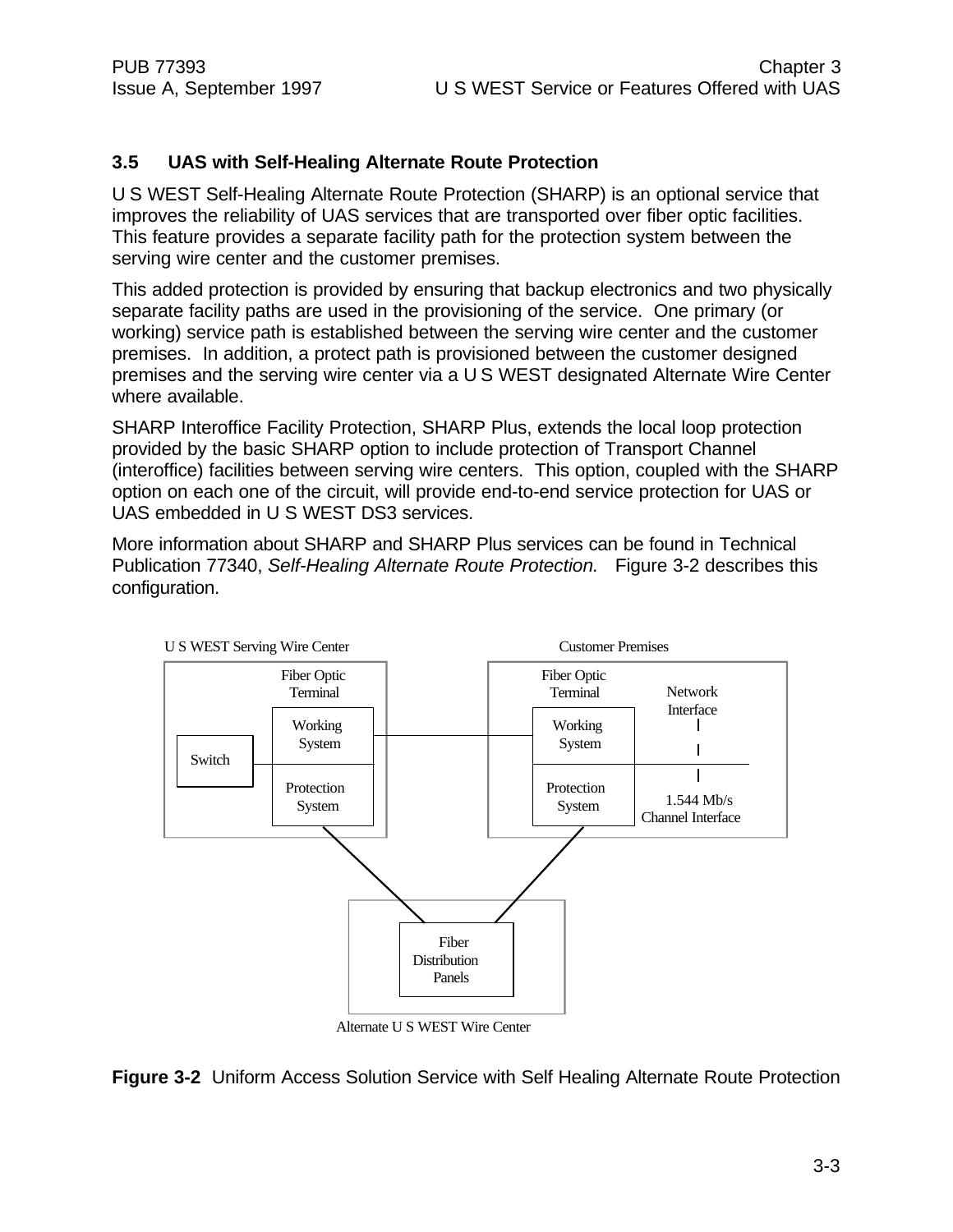#### **3.6 UAS with Diversity and Avoidance**

U S WEST Diversity and Avoidance offers enhancements to UAS. The primary application for Diversity and Avoidance is, in the event of a failure in the network, to provide continued communications by means of an alternate and/or redundant network. Diversity is defined as the routing of two fully functional services over facilities separated by a minimum of 25 feet (see Figure 3-3). Avoidance is defined as the routing of a facility to avoid a customer defined geographical area and/or Wire Center (see Figure 3- 4). Detailed information about Diversity and Avoidance is available in Technical Publication 77344, *U S WEST Diversity and Avoidance*..



**Figure 3-4** Avoidance Requirement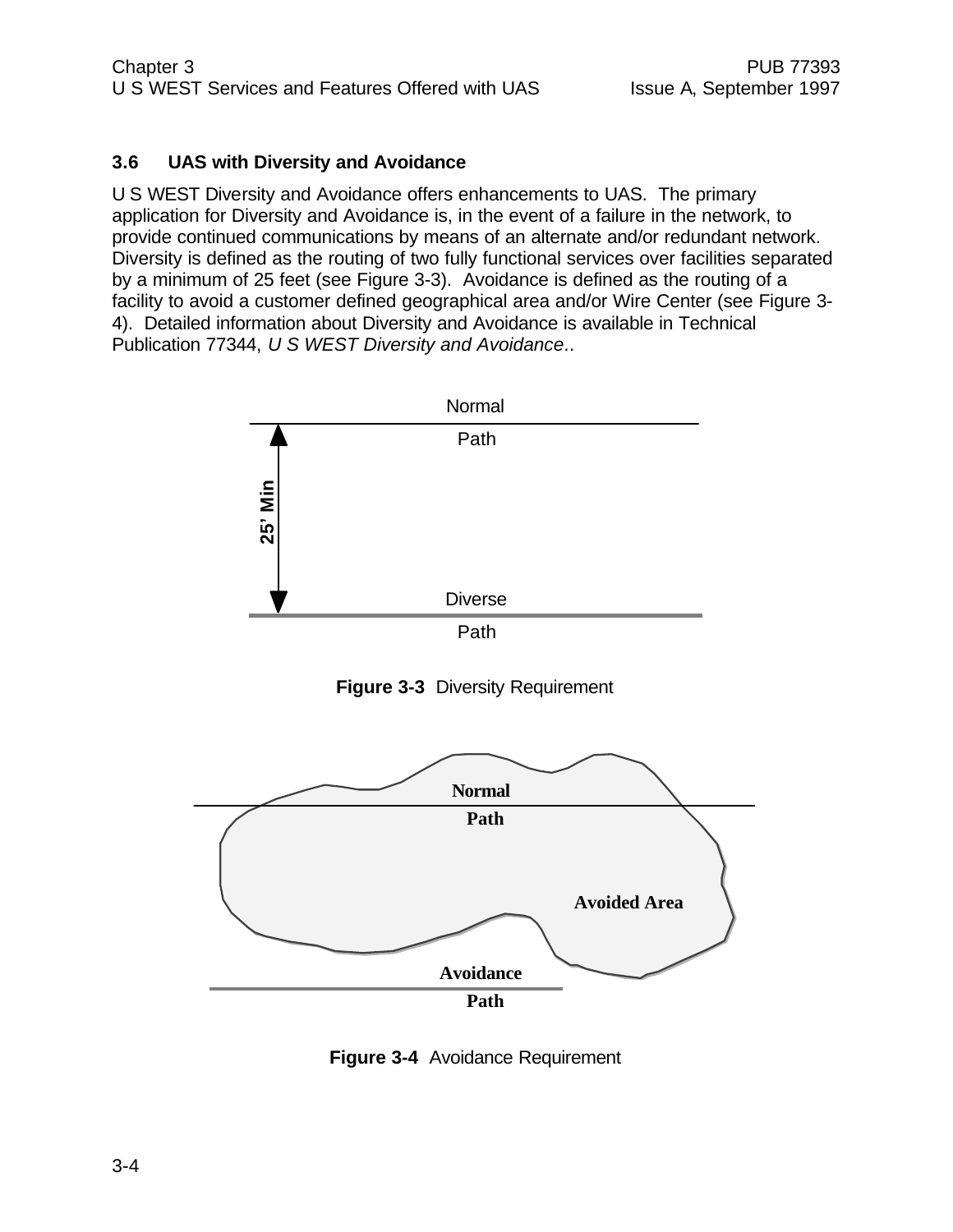PUB 77393 Chapter 4 Issue A, September 1997 Network Channel and Network Channel Interface Codes

#### **CONTENTS**

# 4. Network Channel and Network Channel Interface Codes ............................ 4-1 4.1 NC Code Function......................................................................... 4-1 4.2 NC Code Components................................................................... 4-1 4.3 NC Code Form.............................................................................. 4-1 4.4 NCI Code Function........................................................................ 4-1 4.5 NCI Code Components.................................................................. 4-2 4.6 NCI Code Form............................................................................. 4-2 **Figures**

#### 4-1 NCI Code Components ......................................................................... 4-2

#### **Chapter and Section Page**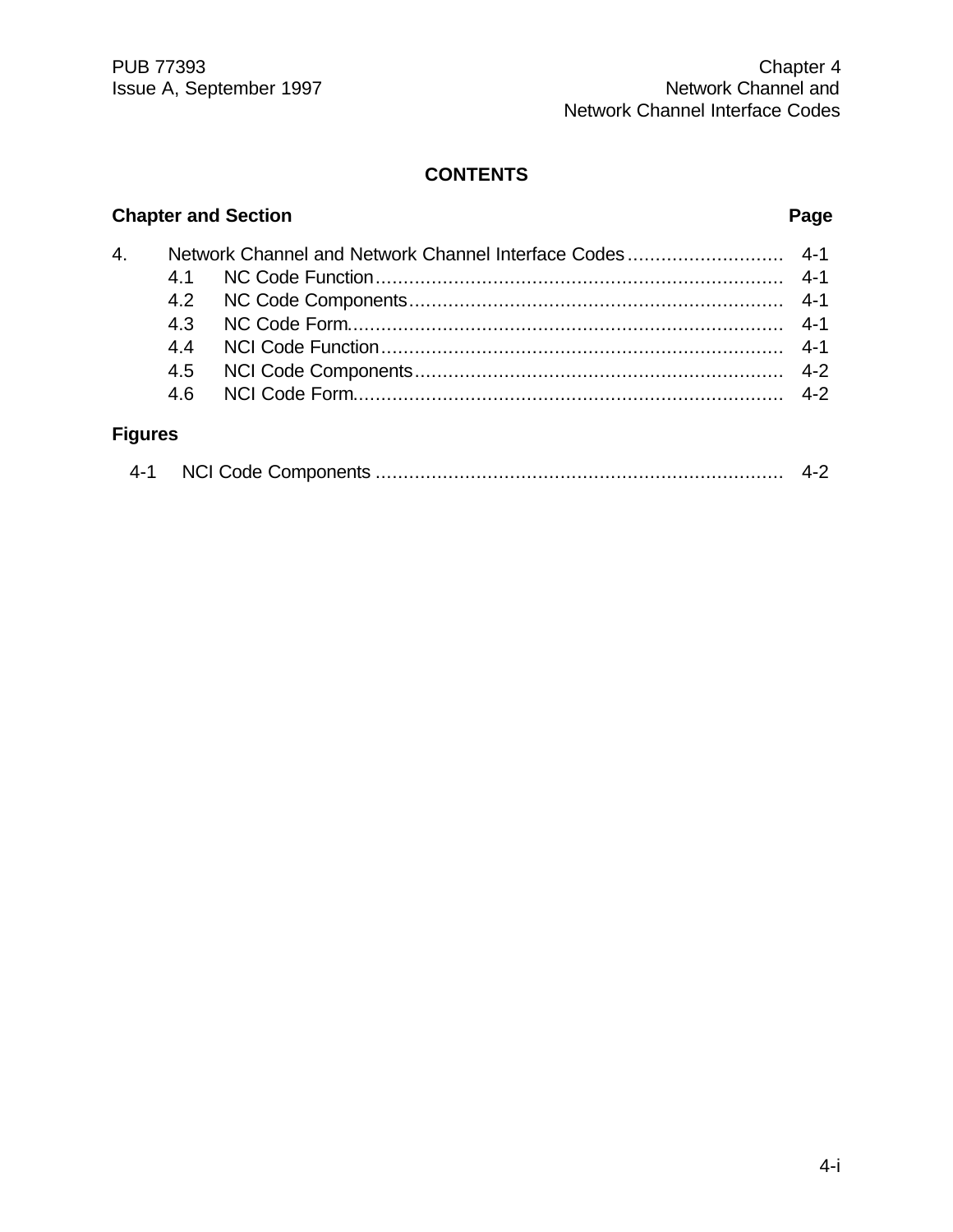#### **4. Network Channel and Network Channel Interface Codes**

Network Channel (NC) and Network Channel Interface (NCI) codes convey service and technical parameters. This chapter explains the codes in a general manner to aid in the selection of compatible code combinations. The customer provides the NC and NCI codes to the U S WEST Service Representative at the time Uniform Access Solution Service is ordered. These codes describe the channel, the function, and features the customer is requesting. Therefore, U S WEST can effectively and efficiently communicate the customer's request to its Engineers through the use of these codes.

#### **4.1 NC Code Function**

Channel service considerations are encoded into *NC codes*. The NC code is specified by the customer to advise U S WEST of the required service connection of the channel.

#### **4.2 NC Code Components**

An NC code consists of four alpha/numeric characters, which may include a hyphen "-". For DS1 channels, the first two characters are HC. The third and fourth characters are variable to denote additional interface and service features as described in the following chapter.

#### **4.3 NC Code Form**

The form of an NC code is HC-G. There are neither spaces nor delimiters between the characters.

#### **4.4 NCI Code Function**

NCI code describes the UAS Network Interface, the DS1 interface supported by U S WEST Technical Publication 77375.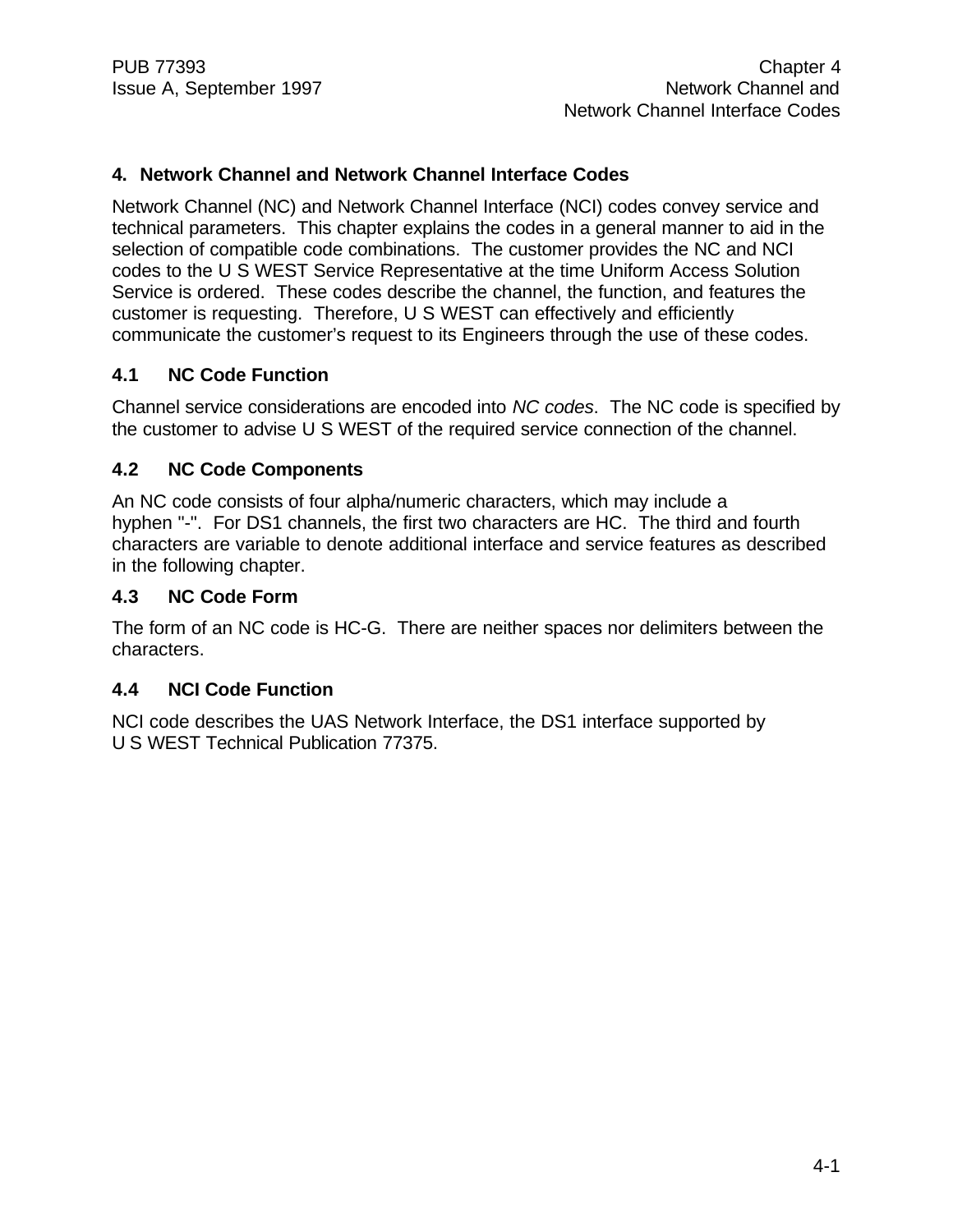#### **4.5 NCI Code Components**

The NCI code formats are listed with fields only relevant to the UAS Service interface. A Uniform Access Solution Service NCI Code has four components as shown in Figure 4-1.



**Figure 4-1** NCI Code Components

#### **4.6 NCI Code Form**

A UAS NCI code has the form *04DU9.BN*. The period between the 9 and B is a delimiter used to improve clarity as well as to emphasize the Protocol Option Code. An NCI code has no hyphens (-).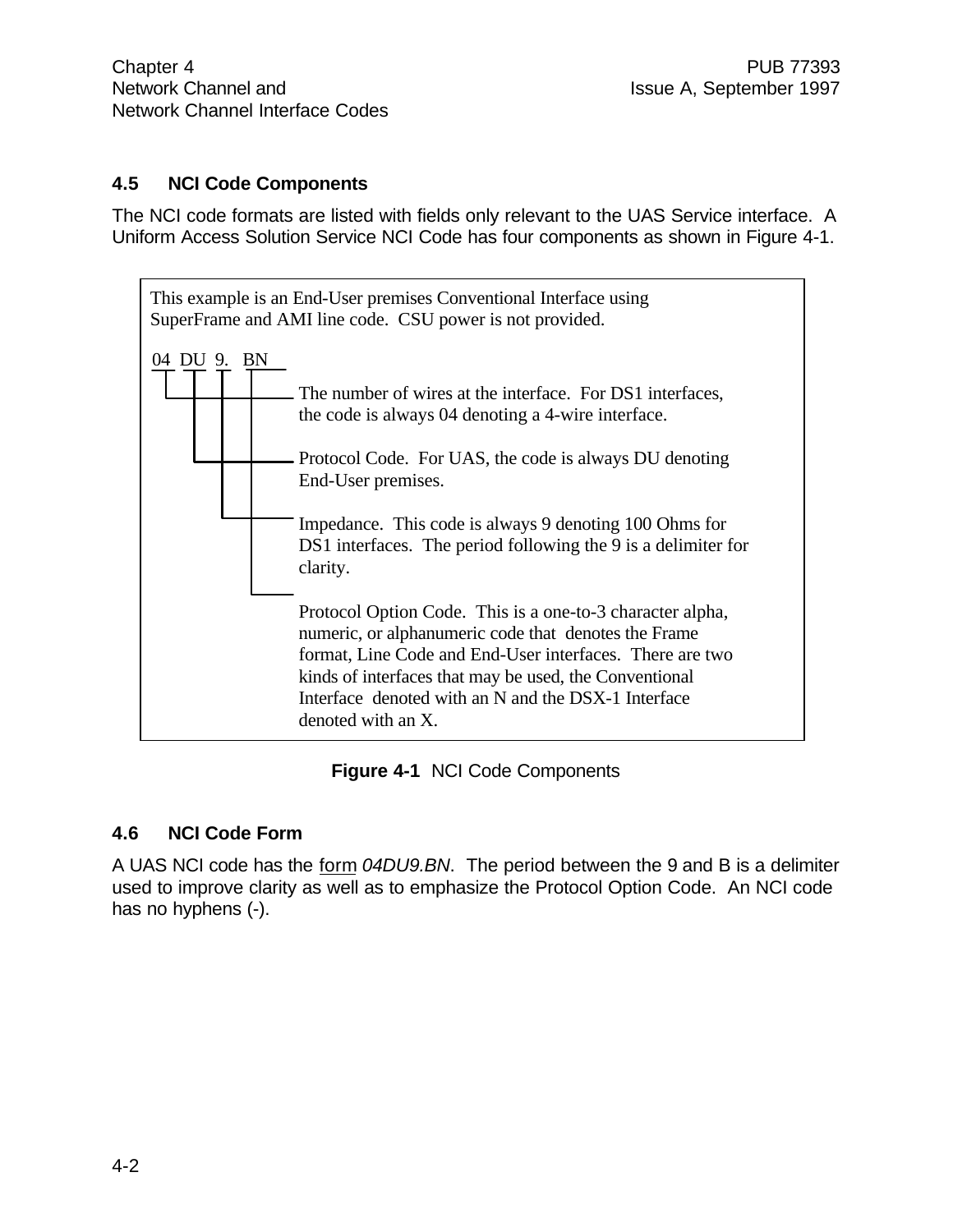### **CONTENTS**

|               | <b>Chapter and Section</b> | Page |
|---------------|----------------------------|------|
|               |                            |      |
|               |                            |      |
|               |                            |      |
| <b>Tables</b> |                            |      |
|               |                            |      |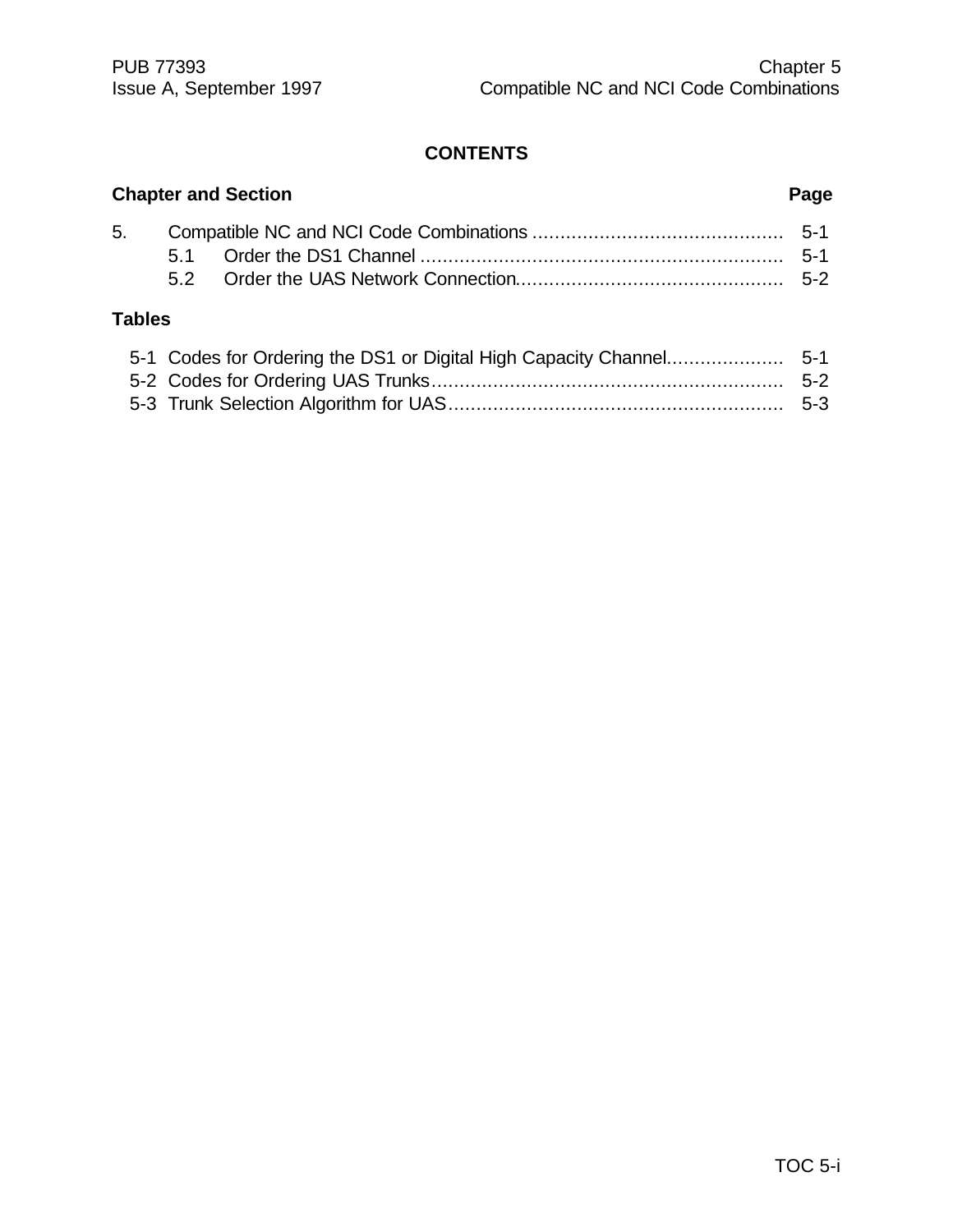#### **5. Compatible NC and NCI Code Combinations**

The tables in this chapter provide code combinations for ordering Uniform Access Solution Service. The NC and NCI codes listed in the same row for each table indicate that these codes are compatible and can be interchanged. When the codes are listed in different rows, they are not compatible.

#### **5.1 Order the DS1 Channel**

The DS1 Channel connects the customer premises terminal to U S WEST's serving wire center. This DS1 channel is also referred to as a Digital High Capacity Channel.

Customers have various options in selecting the 1.544 Mbit/s interface based on signal characteristics, line codes, and framing. The technical specifications of these interfaces are described in Technical Publication 77375.

To order the DS1 channel, refer to Table 5-1. In Column A, locate the row having the required equipment options. Obtain the NC code from Column C. Obtain the NCI code for each end of the channel from Column D.

|               | Α<br><b>Equipment Frame Format</b><br>and Line Code | B<br>Other<br>Options                 | <b>NC</b><br>Code | D<br><b>NCI at Customer</b><br>Premises |
|---------------|-----------------------------------------------------|---------------------------------------|-------------------|-----------------------------------------|
|               | SF & AMI                                            | Direct Digital Connection to a Switch | $HC-D$            | 04DU9.BN<br>04DU9.BX                    |
| $\mathcal{P}$ | ANSI ESF & AMI                                      | Direct Digital Connection to a Switch | <b>HCDD</b>       | 04DU9.1KN<br>04DU9.1KX                  |
| 3             | Non-ANSI ESF & AMI                                  | Direct Digital Connection to a Switch | <b>HCFD</b>       | 04DU9.CN<br>04DU9.CX                    |
| 4             | ANSI ESF & B8ZS                                     | Direct Digital Connection to a Switch | <b>HCED</b>       | 04DU9.1SN<br>04DU9.1SX                  |
| 5             | Non-ANSI ESF & B8ZS                                 | Direct Digital Connection to a Switch | <b>HCGD</b>       | 04DU9.SN<br>04DU9.SX                    |

**Table 5-1** Codes for Ordering the DS1 or Digital High Capacity Channel

**Note:** ANSI ESF may not be available in all locations, inquire with your USW representative to determine if it is available in your serving wire center.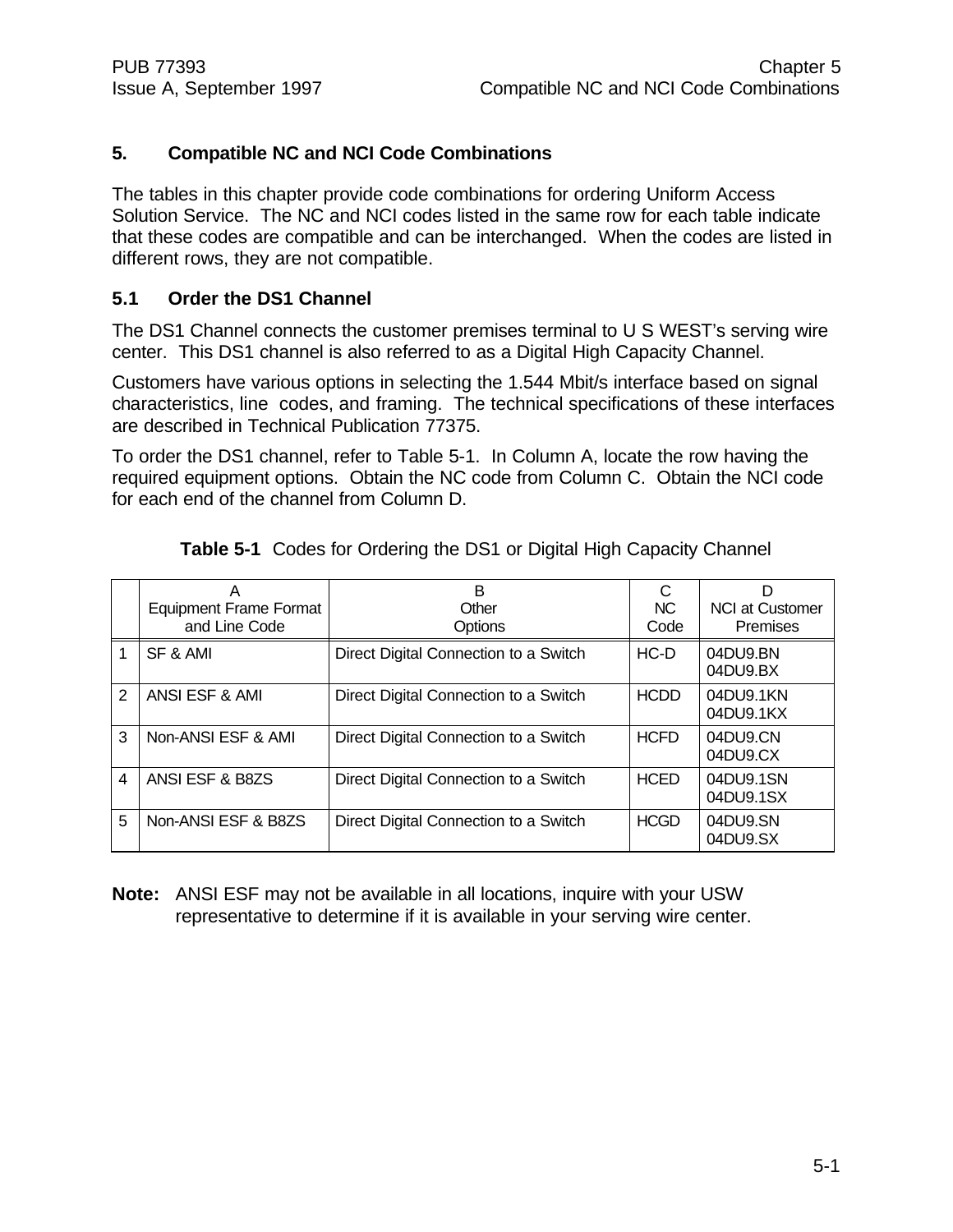#### **5.2 Order the UAS Network Connection**

This section describes the NC codes used to order the UAS trunk-side connection.

The customer shall select the following options for the UAS trunk-side connection:

- Supervisory Signaling 2 choices:
	- 1. Loop Reverse Battery Signaling. This is used for In-Only trunks.
	- 2. E & M Signaling, for two-way call originations. E & M Signaling also includes "Wink Start" signaling.
- Trunks types 2 choices:
	- 3. In-Only trunks. Calls originate from the switch into the customer's terminal using loop reverse battery signaling.
	- 4. Two-way trunks with Answer Supervision. Calls may originate from either the switch or the customer's terminal using E & M Signaling.

Answer Supervision is offered with Two-way trunks only. This unique trunk arrangement provides answer back switch signaling that determines when a CPE call has been answered or completed. Answer supervision capability allows the called switch to originate the answer signal, indicated by an off-hook, after detecting an answer by the called station. Answer Supervision originates at the called or terminating switch and is sent toward the originating switch.

To order the trunk-side connection for UAS, refer to Table 5-2. In Column B, locate the row having the required technical performance or features of the requested trunks. Obtain from Column C the NC for each trunk.

| Voice Grade Channel Service | Technical Performance               | NC Code     |
|-----------------------------|-------------------------------------|-------------|
| <b>UAS Trunk</b>            | In-Only trunk                       | <b>UDGT</b> |
| <b>UAS Trunk</b>            | 2-Way trunk with Answer Supervision | <b>UDGM</b> |

|  | Table 5-2 Codes for Ordering UAS Trunks |  |  |  |
|--|-----------------------------------------|--|--|--|
|--|-----------------------------------------|--|--|--|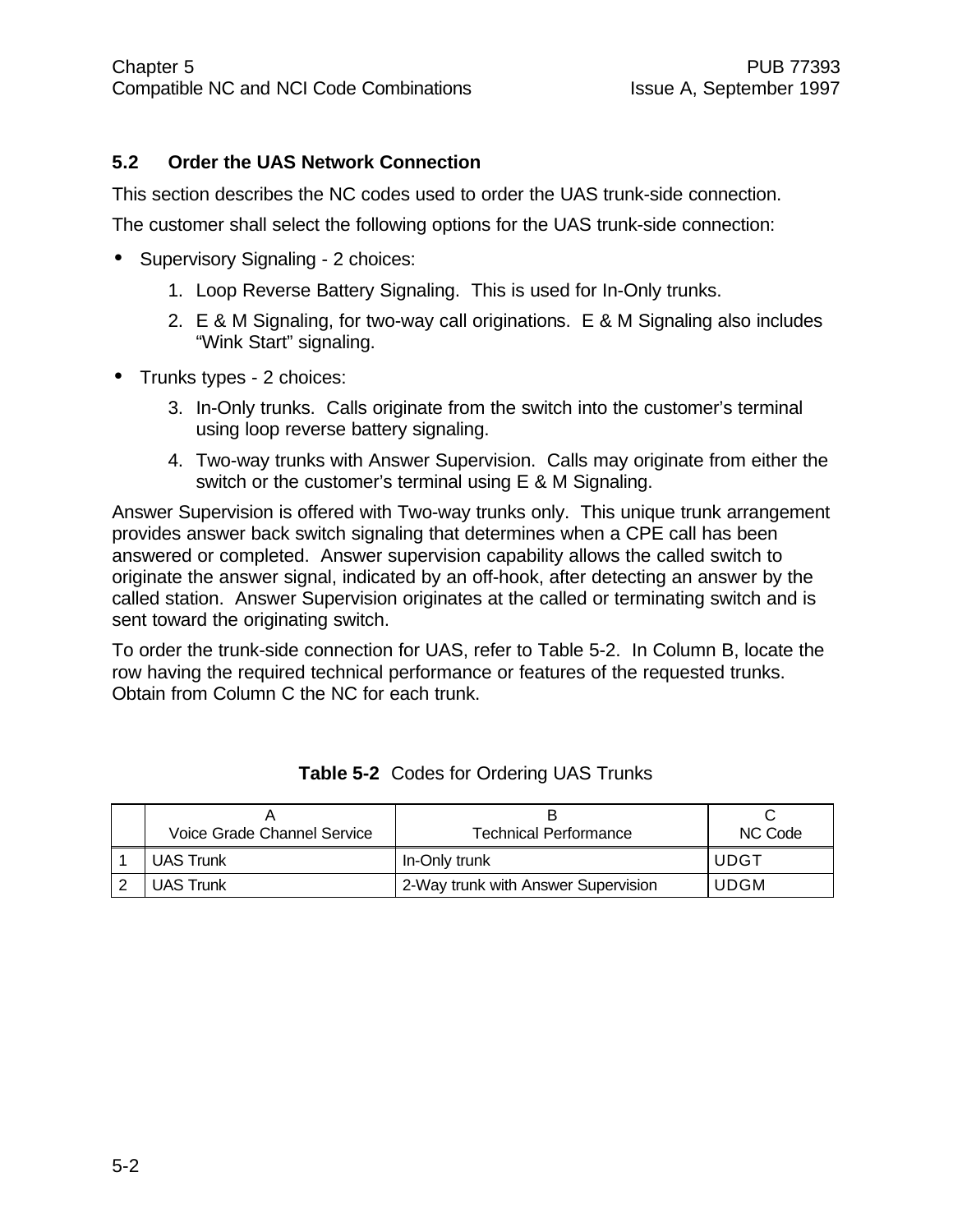The customer may also choose the type of trunk selection algorithm or hunt on their UAS circuits to search for available trunks. The term *hunt* is used to describe the automatic process by which a switch progresses through trunk group(s) usually seeking an idle trunk. Table 5-3 summarizes the trunk selection algorithms available with UAS. The terminology varies depending on the switch type. It is advisable for customers to know the switch type that provides their UAS in order to select the appropriate hunt.

| <b>UAS Option</b> | Lucent Technologies<br>5ESS™ Digital Switch | Nortel DMS <sup>®</sup> 100 Digital<br>Switch | Lucent Technologies<br>1AESS™ Analog Switch |
|-------------------|---------------------------------------------|-----------------------------------------------|---------------------------------------------|
| In-Only           | FIFO: First-In, First-Out                   | LIDL: Least Idle                              | Regular (similar to FIF0)                   |
| Two-Way           | 2WF: Two-way Forward                        | ASEQ: Ascending<br>Sequential                 | <b>Forward Hunt</b>                         |
|                   | 2WB: Two-way Backward                       | <b>DSEQ: Descending</b><br>Sequential         | <b>Backward Hunt</b>                        |
|                   | UCD: Uniform Call<br><b>Distribution</b>    | MIDL: Most Idle                               |                                             |
|                   | <b>Forward Circular</b><br>Sequential UCD   |                                               |                                             |
|                   | <b>Backward Circular</b><br>Sequential UCD  |                                               |                                             |

| <b>Table 5-3 Trunk Selection Algorithm for UAS</b> |  |
|----------------------------------------------------|--|
|----------------------------------------------------|--|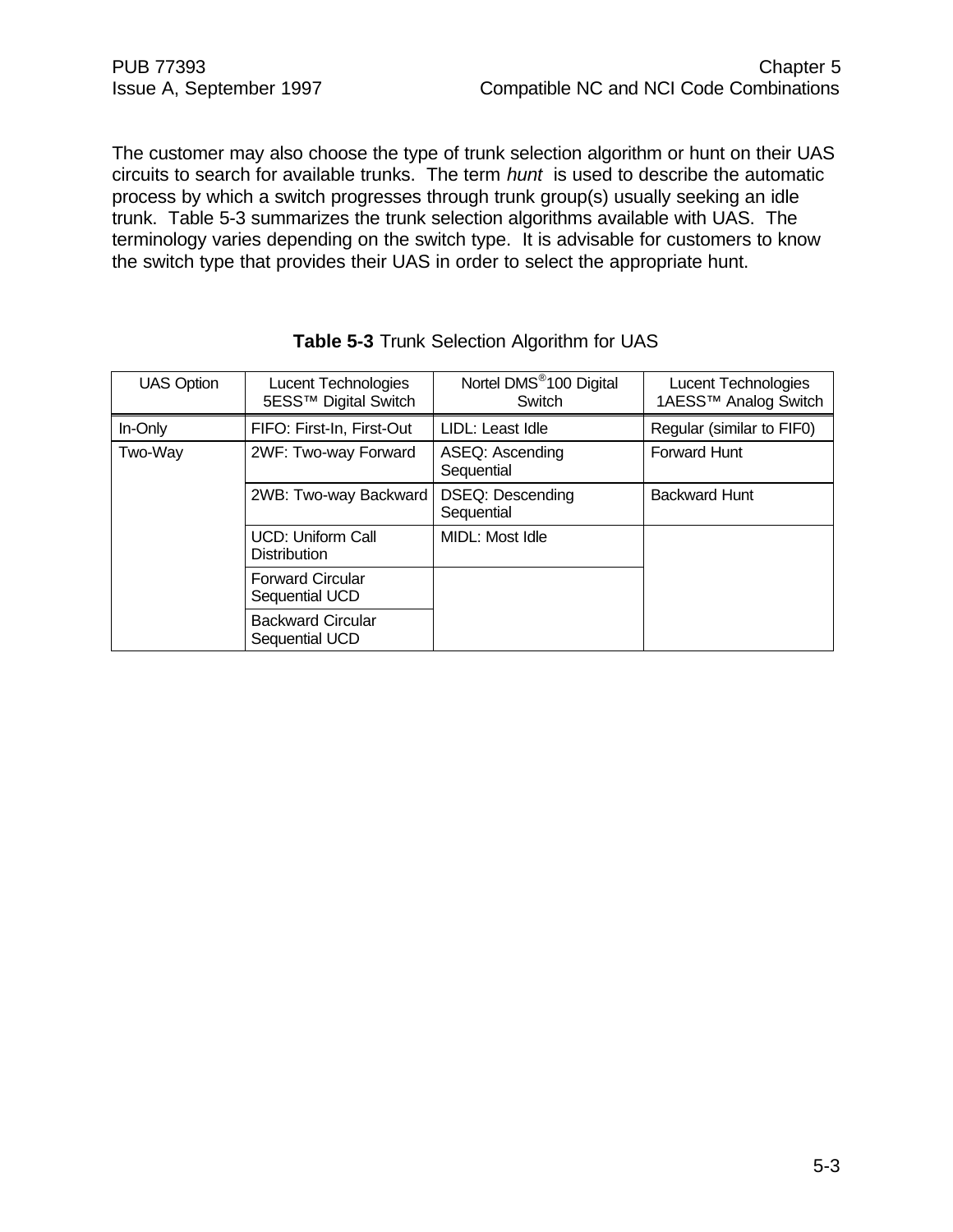#### **CONTENTS**

#### **Chapter and Section Page**

| 6. |     | Compatible NC and NCI Code Combinations for U S WEST Services and |         |
|----|-----|-------------------------------------------------------------------|---------|
|    |     |                                                                   | $6 - 1$ |
|    | 6.1 |                                                                   | $6 - 1$ |
|    |     |                                                                   | $6 - 1$ |
|    |     |                                                                   | $6 - 1$ |
|    | 6.2 |                                                                   | $6 - 1$ |
|    | 6.3 |                                                                   | $6 - 1$ |
|    |     |                                                                   | $6 - 1$ |
|    |     |                                                                   | $6 - 2$ |
|    |     |                                                                   | $6 - 2$ |
|    | 6.4 |                                                                   | $6 - 3$ |
|    |     |                                                                   | $6 - 3$ |
|    |     |                                                                   | $6 - 3$ |
|    |     |                                                                   | $6 - 3$ |
|    | 6.5 | UAS with Self-Healing Alternate Route Protection (SHARP)          | $6 - 3$ |
|    |     |                                                                   | $6 - 3$ |
|    |     |                                                                   | $6 - 4$ |
|    | 6.6 |                                                                   | $6 - 4$ |
|    |     |                                                                   |         |

#### **Tables**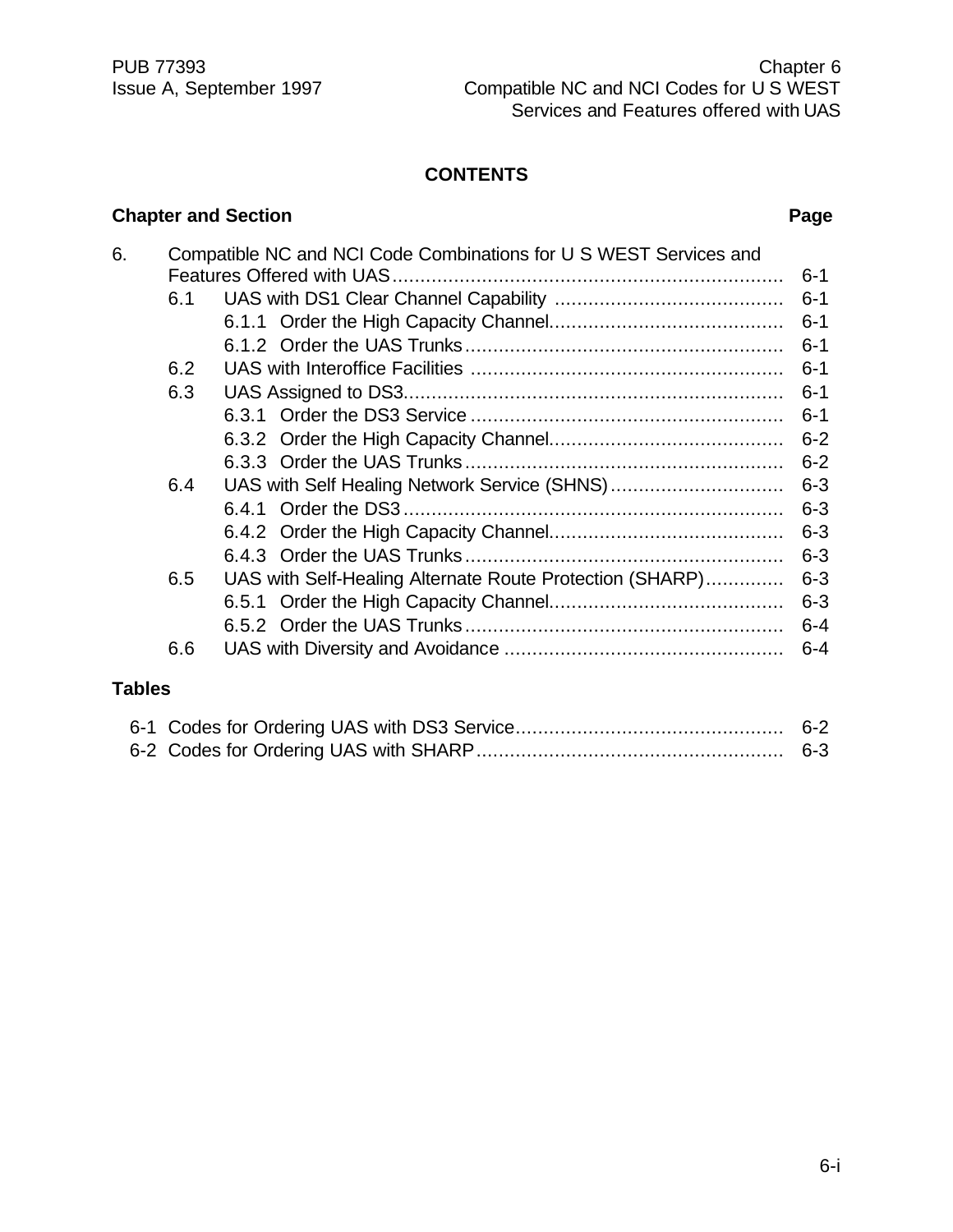#### **6. Compatible NC and NCI Code Combinations for U S WEST Services or Features Offered with UAS**

#### **6.1 UAS with DS1 Clear Channel Capability**

#### **6.1.1 Order the High Capacity Channel**

To order UAS with DS1 Clear Channel Capability, refer to Table 5-1. The line code of the DS1 high capacity channel must be B8ZS. The frame format can be either ANSI ESF or Non-ANSI ESF.

#### **6.1.2 Order the UAS Trunks**

Refer to Table 5-2 to obtain the NC codes for ordering the UAS trunks.

#### **6.2 UAS with Interoffice Facilities**

Order UAS as specified in Chapter Five and request Interoffice Facilities.

#### **6.3 UAS Assigned to DS3 Service**

The customer may assign UAS to DS3 Service, which is tariffed under Interstate jurisdiction FCC No. 5.

#### **6.3.1 Order the DS3 Service**

To order UAS embedded within a DS3, refer to Table 6-1. M-Framing is the frame format for all DS3 signals and the line code is B3ZS. Locate the row having the required technical performance or features of the requested channel in Column A. Obtain the NC code from Column B. Obtain the NCI code from Column C.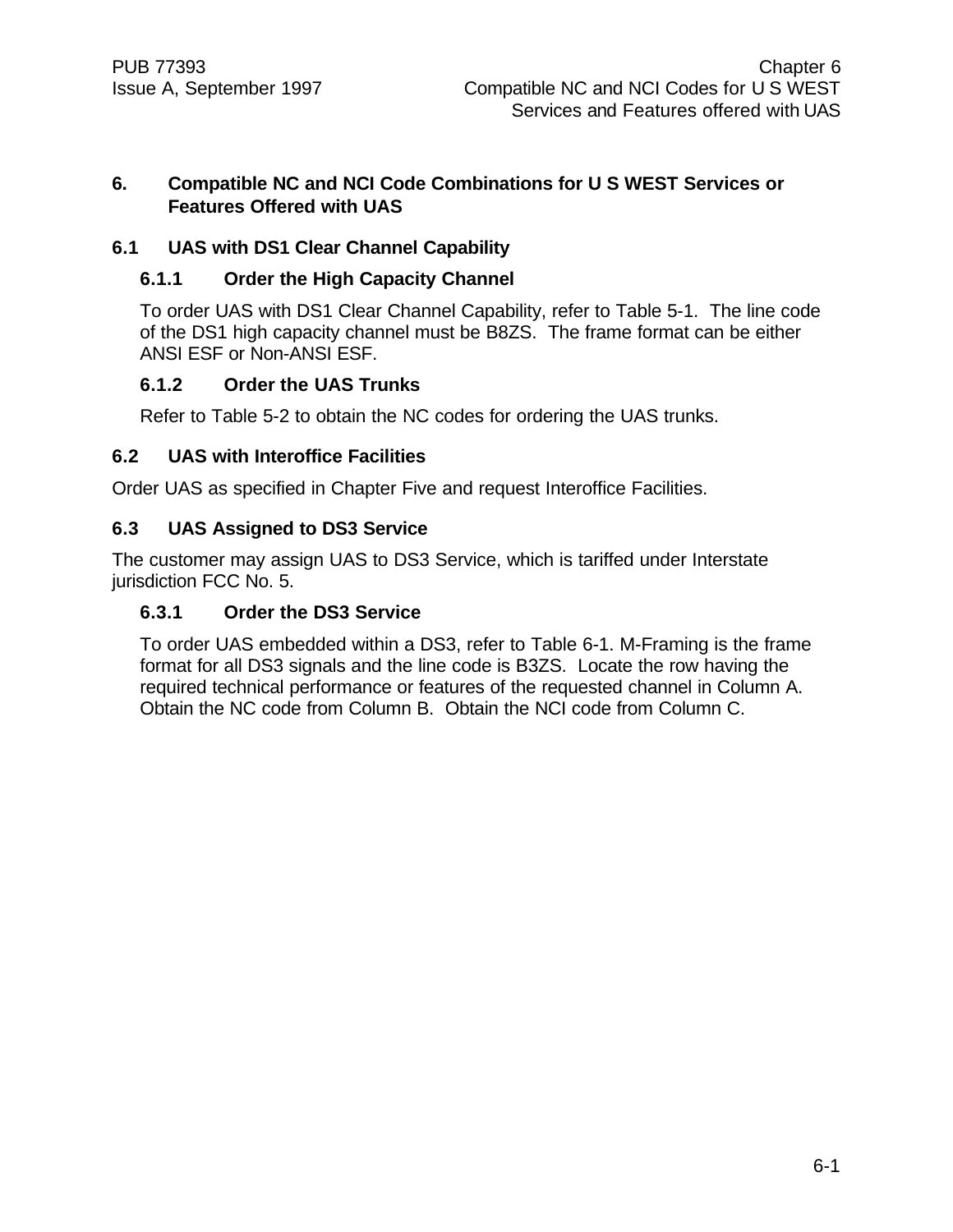| Table 6-1 Codes for Ordering UAS with DS3 Service |
|---------------------------------------------------|
|---------------------------------------------------|

|                | А<br><b>Other Options</b>                                                                                       | B<br>NC.<br>Code | C<br>NCI at End-<br><b>User Premises</b> |
|----------------|-----------------------------------------------------------------------------------------------------------------|------------------|------------------------------------------|
| 1              | Channelized DS3 Signal with M23 CO Multiplexing                                                                 | HF-M             | 04DS6.44                                 |
| 2              | Channelized with C-Bit Parity DS3 Signal with M23 CO Multiplexing                                               | <b>HFCM</b>      | 04DS6.44I                                |
| 3              | Channelized DS3 Signal with M23 CO Multiplexing; Optioned for DS1<br><b>Clear Channel Capability</b>            | $HF-1$           | 04DS6.44                                 |
| $\overline{4}$ | Channelized with C-Bit Parity DS3 Signal with M23 CO Multiplexing;<br>Optioned for DS1 Clear Channel Capability | HFC <sub>1</sub> | 04DS6.44I                                |
| 5              | Channelized DS3 with SHARP; Loop Protection (One End Only) and<br><b>CO Multiplexing</b>                        | <b>HFHM</b>      | 04DS6.44                                 |
| 6              | Channelized with C-Bit Parity DS3 with SHARP; Loop Protection<br>(One End Only) and CO Multiplexing             | HFHM             | 04DS6.44I                                |
| $\overline{7}$ | DS3 with SHARP Plus; Loop and Interoffice Facilities and CO<br>Multiplexing                                     | <b>HFHJ</b>      | 04DS6.44                                 |
| 8              | Channelized with C-Bit Parity DS3 with SHARP Plus; Loop and<br>Interoffice Facilities and CO Multiplexing       | <b>HFHJ</b>      | 04DS6.44I                                |
| 9              | DS3 with SHNS and CO Multiplexing                                                                               | <b>HFPQ</b>      | 04DS6.44                                 |
| 10             | Channelized with C-Bit Parity DS3 with SHNS and CO Multiplexing                                                 | <b>HFPQ</b>      | 04DS6.44I                                |

#### **6.3.2 Order the High Capacity Channel**

Refer to Table 5-1 to obtain the NC code for ordering the DS1 channel. No DS1 NCI code is required since the DS3 NCI code applies. The DS3 NCI code is provided in Table 6-1.

#### **6.3.3 Order the UAS Trunks**

Refer to Table 5-2 to obtain the NC codes for ordering the UAS trunks.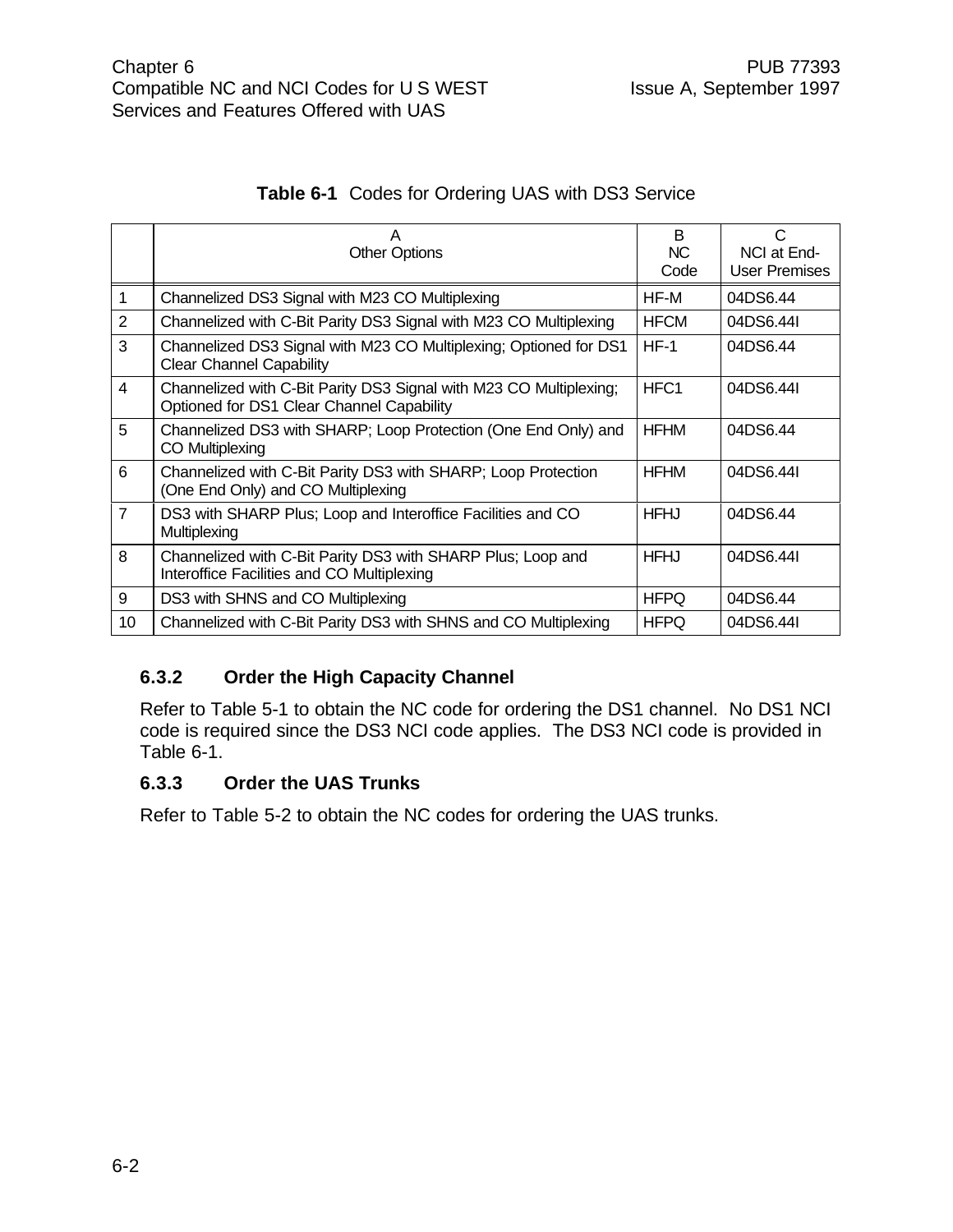#### **6.4 UAS with Self Healing Network Service (SHNS)**

Self Healing Network Service (SHNS) may be ordered with UAS with DS3 Service only. It is limited to Intrastate Jurisdiction for customer survivability and disaster recovery loop protection. SHNS is provisioned over fiber facilities.

#### **6.4.1 Order the DS3**

Refer to table 6-2 to order the DS3 with SHNS.

#### **6.4.2 Order the High Capacity Channel**

Refer to Table 5-1 to obtain the NC code for ordering the DS1 channel. No NCI code for the DS1 channel is necessary because the Network Interface is a DS3 and its NCI is provided in Table 6-1.

#### **6.4.3 Order the UAS Trunks**

Refer to Table 5-2 to obtain the NC codes for ordering the UAS trunks.

#### **6.5 UAS with Self-Healing Alternate Route Protection (SHARP)**

UAS may be ordered with SHARP Service or SHARP Plus Service as described in Technical Publication 77340, limited to Intrastate Jurisdiction for customer survivability and disaster recovery loop protection. SHARP is provisioned over fiber facilities. Only the SHARP and SHARP Plus Services listed in Tables 6-1 and 6-2 can be ordered with UAS.

#### **6.5.1 Order the High Capacity Channel**

To order UAS with SHARP (Loop Only) or SHARP Plus Service (Loop and Interoffice), refer to Table 6-2. In Column A, locate the row having the required technical performance or features of the requested channel. Obtain the NC code from Column C. Obtain the NCI code from the SHARP Technical Publication. Refer to Table 6-1 to order UAS with SHARP or SHARP Plus with U S WEST DS3 Service.

| <b>Equipment Frame Format</b><br>and Line Code | В<br><b>Other Options</b> | <b>Protection Type</b><br>NC Code |                   | D<br>NCI at<br>Customer |
|------------------------------------------------|---------------------------|-----------------------------------|-------------------|-------------------------|
|                                                |                           | <b>SHARP</b>                      | <b>SHARP PLUS</b> | Premises                |
| SF & AMI                                       | DS1 with Self-            | <b>HCHC</b>                       | <b>HCHS</b>       | See 77340               |
| ANSI ESF & AMI                                 | Healing and               | <b>HCHC</b>                       | <b>HCHS</b>       | See 77340               |
| Non-ANSI ESF & AMI                             | <b>Disaster Recovery</b>  | <b>HCHC</b>                       | <b>HCHS</b>       | See 77340               |
| ANSI ESF & B8ZS                                | Protection                | <b>HCHC</b>                       | <b>HCHS</b>       | See 77340               |
| Non-ANSI ESF & B8ZS                            | (One End Only)*           | <b>HCHC</b>                       | <b>HCHS</b>       | See 77340               |

**Table 6-2** Codes for Ordering UAS with SHARP

\* Includes Voice and Digital Data Multiplexing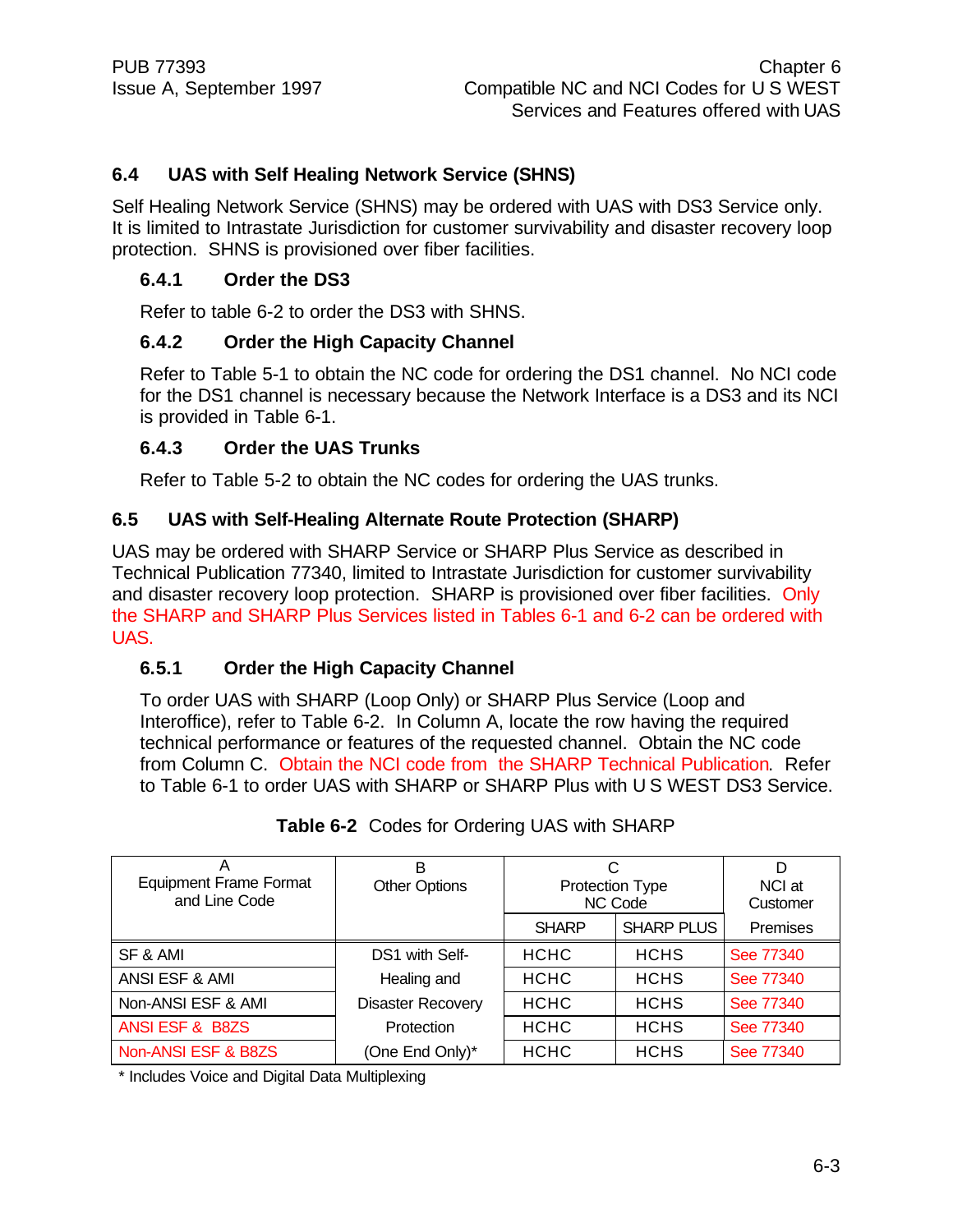#### **6.5.2 Order the UAS Trunks**

Refer to Table 5-2 to obtain the NC codes for ordering the UAS trunks.

#### **6.6 UAS with Diversity and Avoidance**

Order UAS Service as in Chapter Five and Refer to Technical Publication 77344, *U S WEST Diversity and Avoidance,* to order Diversity and Avoidance.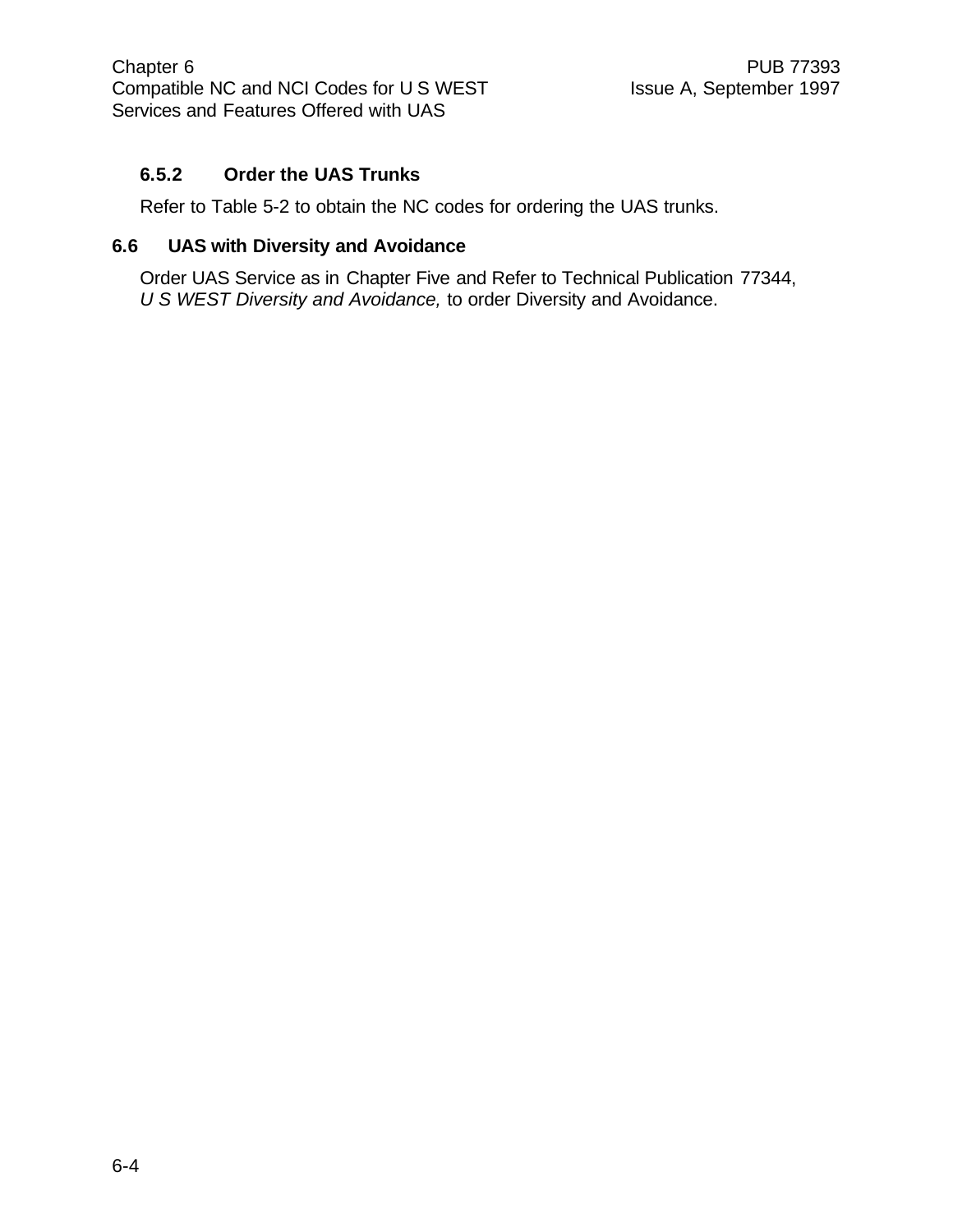#### **CONTENTS**

# **Chapter and Section Page**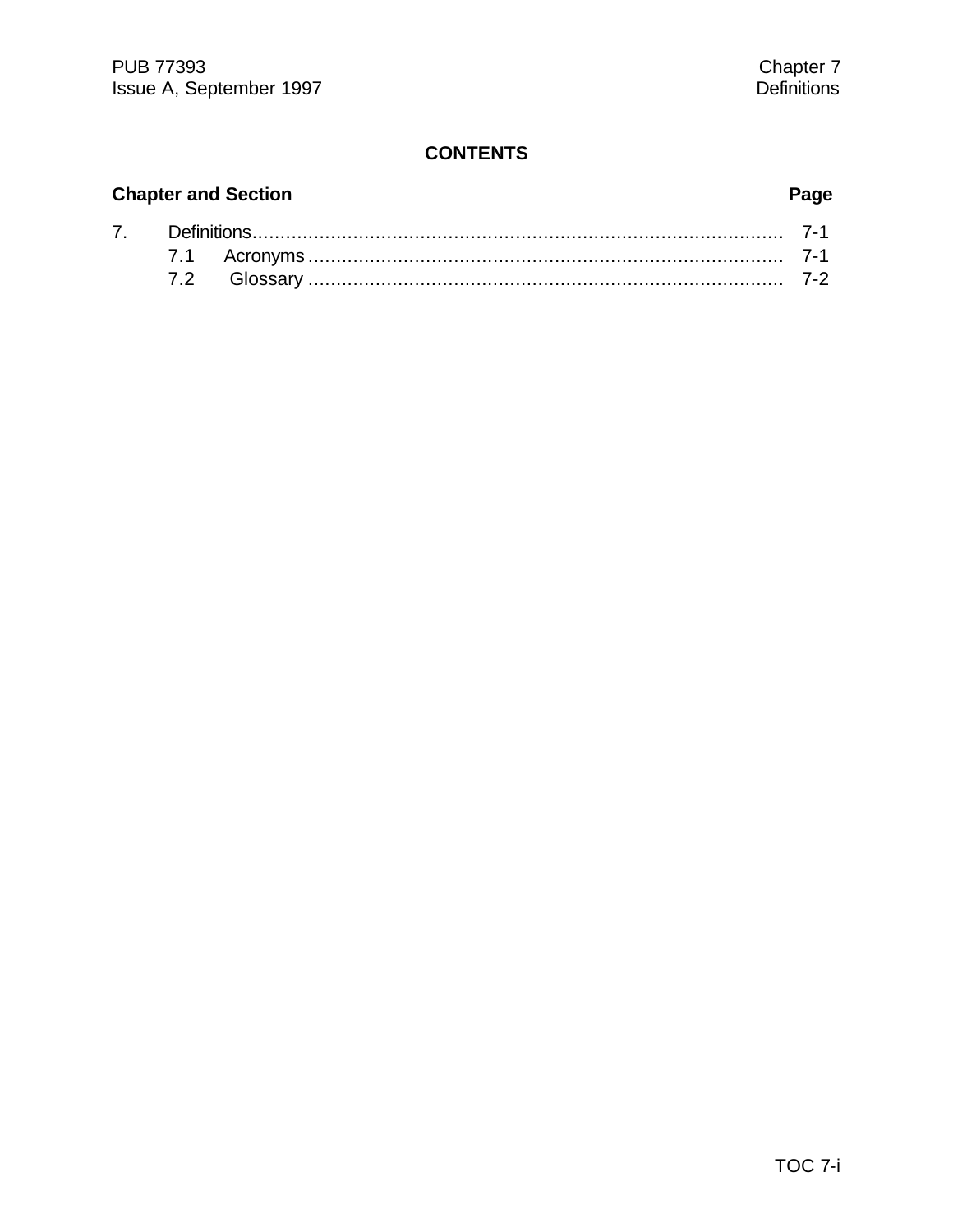## **7. Definitions**

## **7.1 Acronyms**

| AMI             | <b>Alternate Mark Inversion</b>                                               |
|-----------------|-------------------------------------------------------------------------------|
| <b>ANSI</b>     | American National Standards Institute                                         |
| <b>AWC</b>      | <b>Alternate Wire Center</b>                                                  |
| <b>ASEQ</b>     | <b>Ascending Sequential Hunting</b>                                           |
| B8ZS            | <b>Bipolar with 8 Zero Substitution</b>                                       |
| <b>BGUCD</b>    | <b>Backward Circular Sequential Hunt</b>                                      |
| bps             | Bits Per Second (Now bit/s)                                                   |
| <b>CFA</b>      | <b>Connecting Facility Assignment</b>                                         |
| <b>CPE</b>      | <b>Customer Provided Equipment</b>                                            |
| DS <sub>1</sub> | High Capacity 1.544 Mbit/s Service<br>Digital Signal Level 1 (1.544 Mbit/s)   |
| DS <sub>3</sub> | High Capacity 44.736 Mbit/s Service<br>Digital Signal Level 3 (44.736 Mbit/s) |
| D <sub>S0</sub> | Digital Signal Level 0 (64 kbit/s) (1 voice channel)                          |
| <b>DSEQ</b>     | <b>Descending Sequential Hunting</b>                                          |
| DSX-1           | Digital Signal Level 1 Cross-connect                                          |
| <b>EML</b>      | <b>Expected Measured Loss</b>                                                 |
| ERL             | Echo Return Loss                                                              |
| <b>ESF</b>      | <b>Extended Superframe</b>                                                    |
| EU              | End-User                                                                      |
| <b>FCO</b>      | <b>Foreign Central Office</b>                                                 |
| <b>GUCD</b>     | <b>Forward Circular Sequential Hunt</b>                                       |
| IC              | Interexchange Carrier                                                         |
| kbit/s          | kilobits per second (1,000 bit/s)                                             |
| <b>LEC</b>      | <b>Local Exchange Carrier</b>                                                 |
| <b>LIDL</b>     | Least Idle                                                                    |
| M23             | M23 multiplexer application                                                   |
| Mbit/s          | Megabit per Second                                                            |
| <b>MIDL</b>     | Most Idle                                                                     |
| <b>NC</b>       | <b>Network Channel</b>                                                        |
|                 |                                                                               |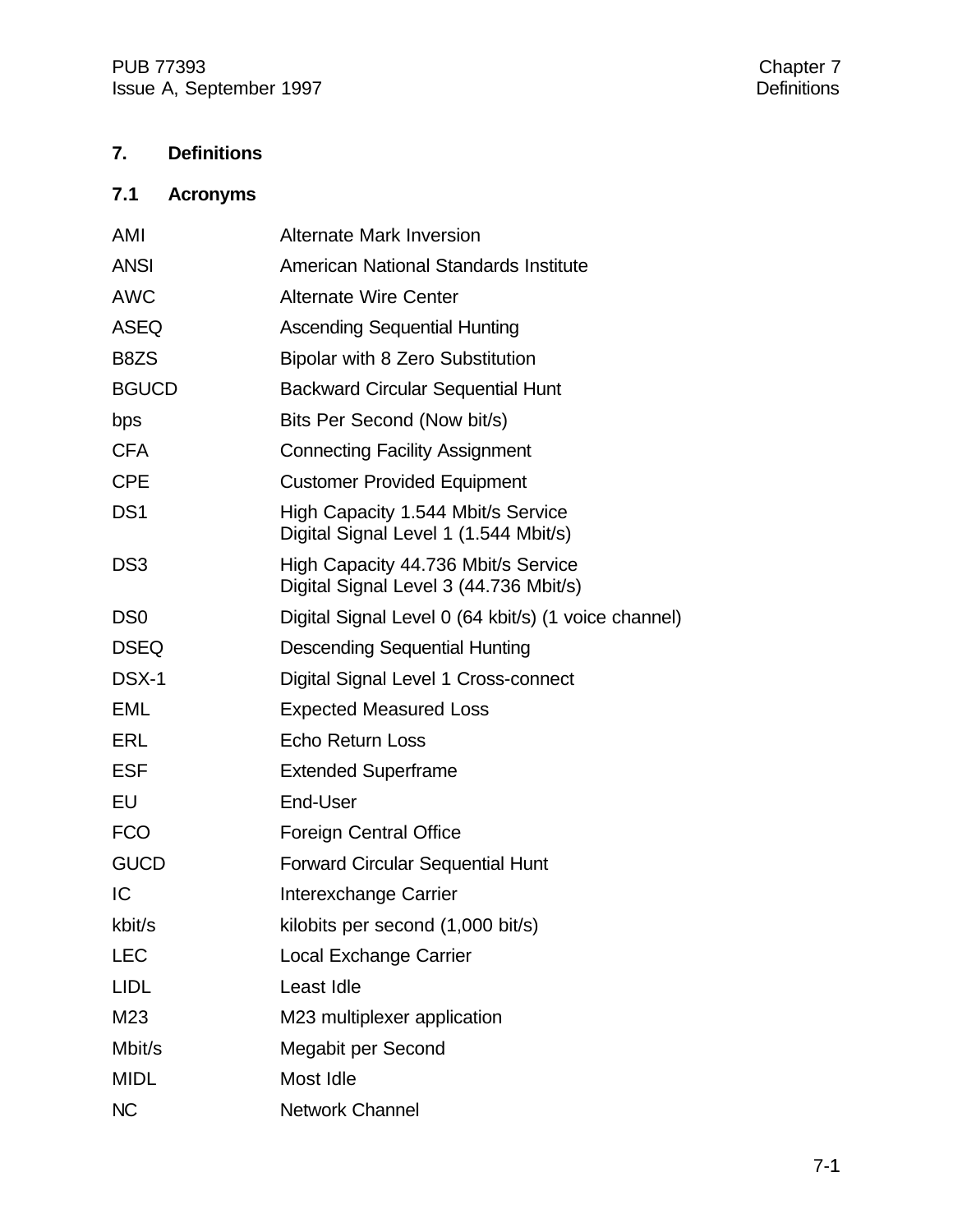| <b>NCI</b>   | Network Channel Interface                |
|--------------|------------------------------------------|
| ΝI           | Network Interface                        |
| <b>POP</b>   | Point of Presence                        |
| <b>POT</b>   | Point of Termination                     |
| <b>PSTN</b>  | <b>Public Switched Telephone Network</b> |
| SF           | Superframe                               |
| <b>SHARP</b> | Self-Healing Alternate Route Protection  |
| <b>SHNS</b>  | <b>Self-Healing Network Service</b>      |
| <b>SRL</b>   | <b>Singing Return Loss</b>               |
| <b>SWC</b>   | <b>Serving Wire Center</b>               |
| <b>TLP</b>   | <b>Transmission Level Point</b>          |
| <b>UAS</b>   | <b>Uniform Access Solution</b>           |
| UCD          | <b>Uniform Call Distribution</b>         |

#### **7.2 Glossary**

#### **Alternate Mark Inversion (AMI)**

A line-code for transmission of baseband digital signals wherein a binary one pulse (called a mark) is the opposite polarity as its predecessor.

#### **American National Standards Institute (ANSI)**

An organization supported by the telecommunications industry to establish performance and interface standards.

#### **Answer Supervision**

An off-hook signal transmitted towards the calling end of a connection when the called party answers.

#### **Ascending Sequential Hunting (ASEQ)**

The trunk group is searched sequentially, starting from the beginning of the trunk group in ascending order, selecting the first idle trunk.

#### **Avoidance**

Bypassing a customer specified geographical area and/or wire center.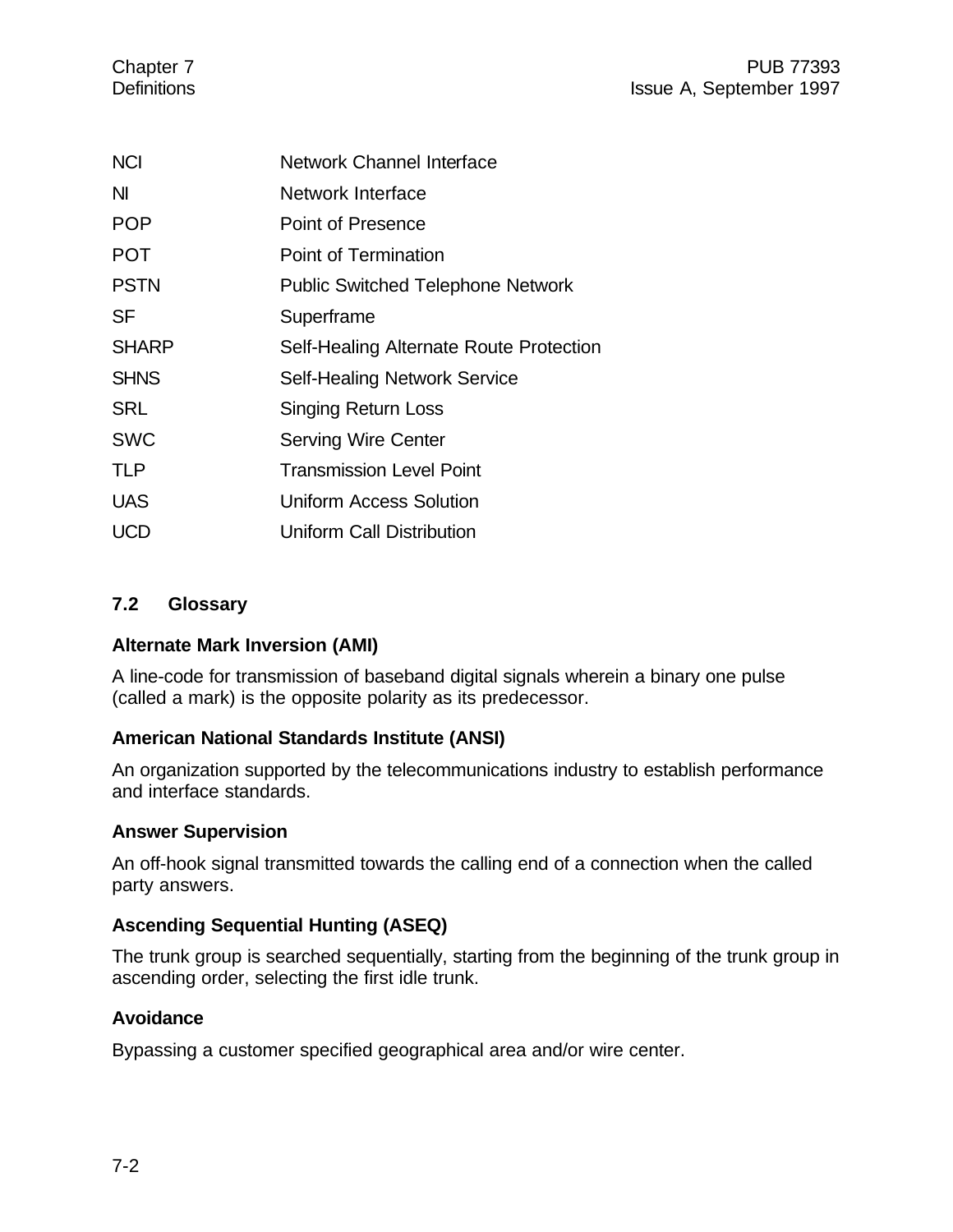#### **Backward Circular Sequential Hunt (BGUCD)**

The start hunt member is that last selected member -1. Hunting then continues through the trunk members in a backward direction using circular hunting to the lowest member, then starting over at the highest member. The hunt continues in this matter until an idle member is found or all members are found busy.

#### **Bandwidth**

The range of frequencies that contain most of the energy or power of a signal; also, the range of frequencies over which a circuit of system is designed to operate.

#### **Bipolar Return to Zero (BPRZ)**

A three-level code in which a binary 1 is represented by a pulse of one of two polarities, and a binary zero is represented by the absence of a pulse. During the unit interval for a pulse, the signal voltage will rise in amplitude for a portion of the unit interval, possibly be sustained at some amplitude for part of the unit interval, then decrease in time to zero before the end of the unit interval. AMI and B8ZS line-codes are applications of BPRZ.

#### **Bipolar With 8 Zero Substitution (B8ZS)**

Bipolar 8 Zero Substitution is an application of BPRZ and is an exception to the Alternate Mark Inversion (AMI) line-code rule. It is one method of providing bit independence for digital transmission by providing a minimum 1s density of 1 in 8 bits.

#### **Bit (Binary Digit)**

A binary unit of information. It is represented by one of two possible conditions, such as the value 0 or 1, on or off, high potential or low potential, conducting or not conducting, magnetized or demagnetized. A Bit is the smallest unit of information, by definition.

#### **Bits/second (bit/s)**

Bits per second, e.g., 1200 bit/s. In data transmission, it is the number of binary zero and one bits transmitted in 1 second. Modern terminology uses "bit/s" e.g., 1200 bit/s.

#### **Byte**

A consecutive number of bits usually constituting a complete character or symbol. If the length of the byte is not specified, it is conventionally assumed to have a length of 8-bits. In the Digital Data System, a byte refers to an arbitrary group of 8 consecutive bits; it does not correspond to a byte of customer data.

#### **C-Bit Parity**

An M-framed application in which the C bits are used for network management and maintenance functions instead of denoting the presence or absence of stuff bits.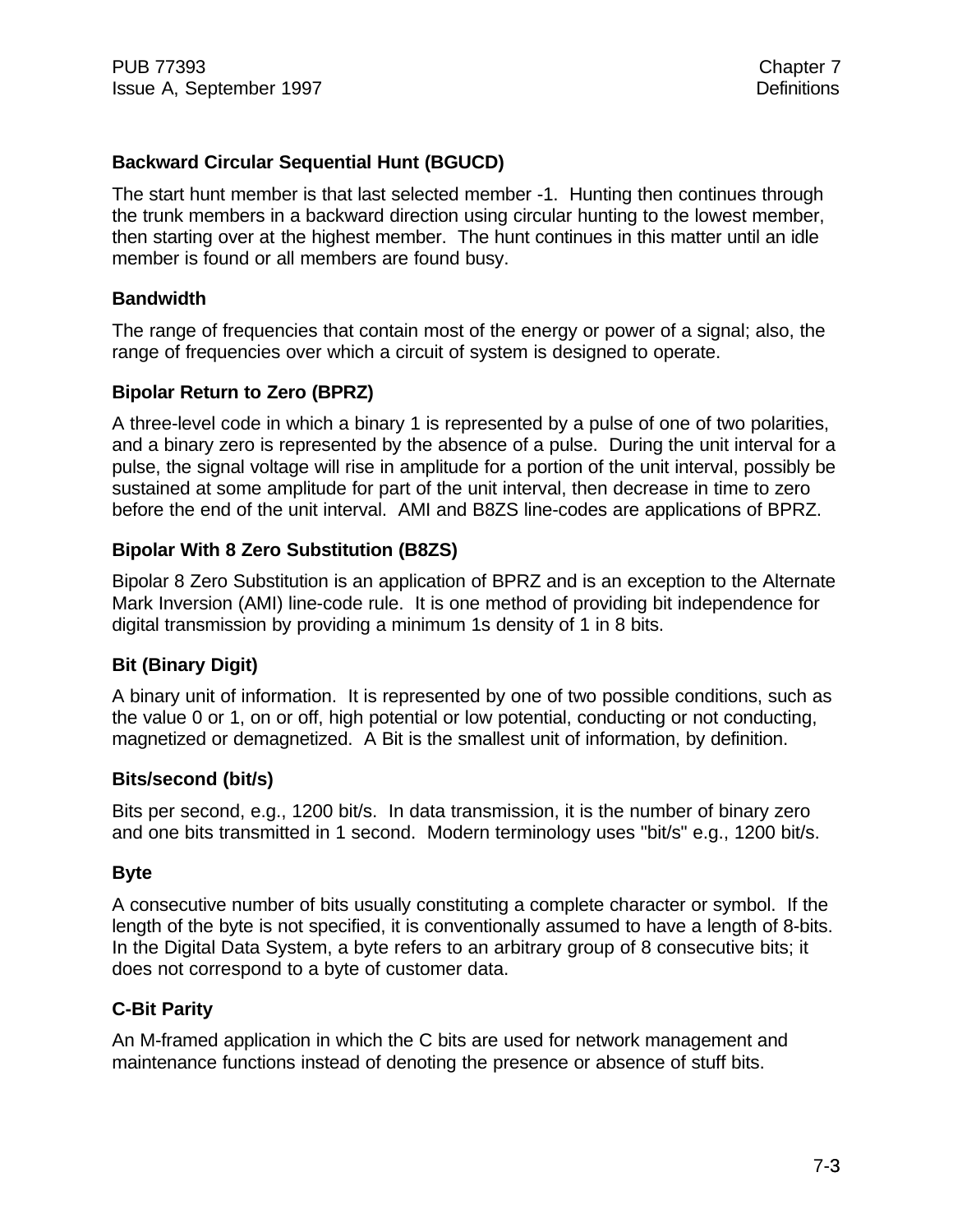#### **Central Office (CO)**

A local switching system (or a portion thereof) and its associated equipment located at a wire center.

#### **Channel**

An electrical or photonic, in the case of fiber optic based transmission systems, communications path between two or more points of termination.

#### **Channel Service Unit (CSU)**

Customer owned Network Channel Terminating Equipment, providing regeneration of the signal received from the network, control of the pulse shape and amplitude of the customer signal transmitted into the network. (The CSU may also provide loopback capability). In data applications, the CSU function is usually found within a Data Service Unit. In non data applications, the CSU functions are sometimes contained within the terminal equipment (PBX, etc.)

#### **Channelize**

The process of multiplexing-demultiplexing channels using analog or digital techniques.

#### **Connecting Facility Assignment (CFA)**

Identifies the Exchange Company carrier system and channel to be used from a High Capacity Facility.

#### **Customer Premises**

Denotes a building or portion(s) of a building occupied by a single customer or End-User either as a place of business or residence. Adjacent buildings and the buildings on the same continuous property occupied by the customer and not separated by a public thoroughfare, are also considered the same customer's premises.

#### **Customer Provided Equipment (CPE)**

Equipment owned and maintained by the customer and located on their side of the EU-POT network interface. In the U S WEST Digital Data Service application, CPE typically includes the DSU (CSU/DSU) and data terminal equipment which are connected to the channel.

#### **Customers**

Denotes any individual, partnership or corporation who subscribes to the services provided by U S WEST. Customers are divided into two distinct and separate categories: (1) carriers, who provide services for hire for others, and (2) End-Users, who request services only for their own use.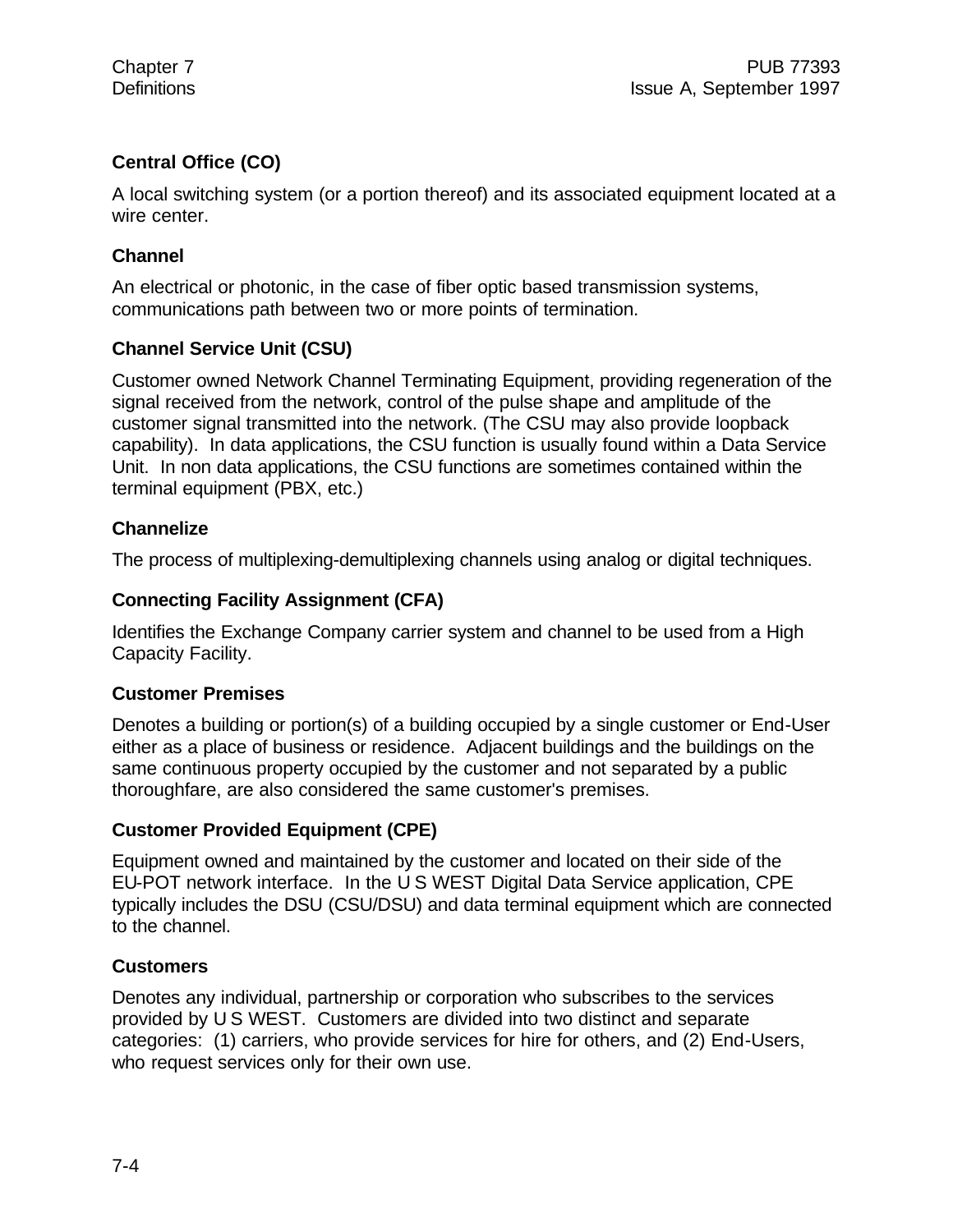#### **Descending Sequential Hunting (DSEQ)**

The trunk group is searched sequentially, starting from the end of the trunk group in descending order, selecting the first idle trunk.

#### **Diversity**

Routing of customer circuits or access lines over physically separated facilities.

#### **DS0 Channel**

A rate of 64 kbit/s. Also, a term used to denote one of 24 64 kbit/s channels within a DS1 rate signal.

#### **DS1 Clear Channel**

Denotes that 1.536 Mbit/s of a 1.544 Mbit/s DS1 facility are available for customer information. The remaining 8 kilobits, or overhead, are for error correction, framing, and network performance/status/information.

#### **Extended Superframe (ESF) Format**

An extended Superframe consists of twenty-four consecutive DS1 frames. Bit one of each frame (the F-bit) is time shared during the 24 frames to describe a 6 bit frame pattern, a 6 bit CRC remainder, and a 12 bit data link. The transfer rate of each is 2 kbit/s, 2 kbit/s, and 4 kbit/s respectively.

#### **E & M Signaling**

A bi-directional, full duplex, direct current signaling arrangement between a switching machine and a transport facility, between two switching machines, or between two transport facilities. It uses two or four signaling conductors in addition to the transmission path conductors.

#### **End Office**

A designation of a U S WEST switching system that occupies the lowest level of the public switched network hierarchy. It is the designation of a switching system that connects lines to lines, and lines to trunks (a local switching system).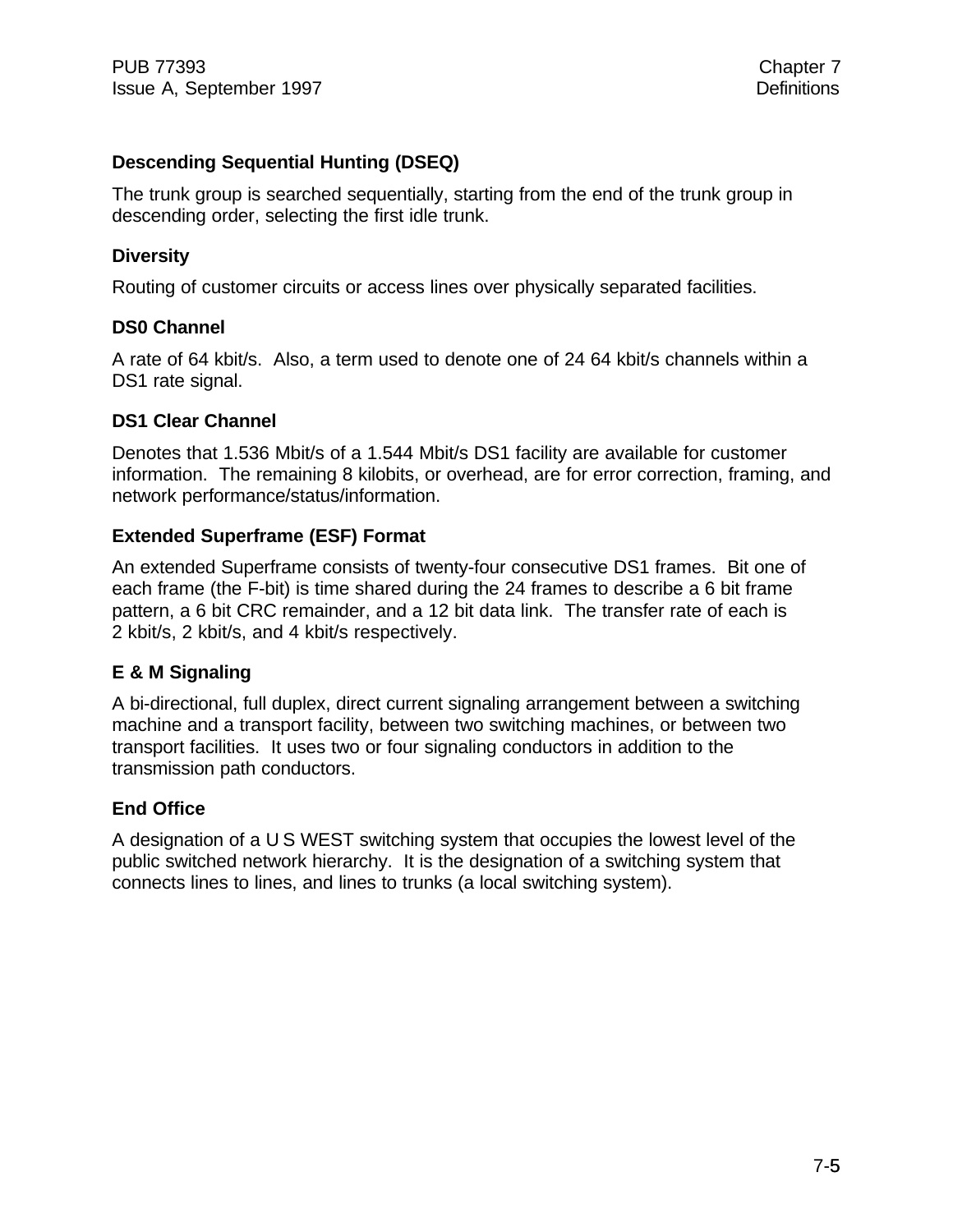#### **End Office Switch**

The term "End Office Switch" denotes a U S WEST switching system where local exchange services are terminated for purposes of interconnection to other exchange services or trunks. Included are Remote Switching modules and Remote Switching Systems served by a host office in a different wire center. See also "Local Switching System" End-User (EU).

The term "End-User" denotes any customer of telecommunications service that is not a carrier, except that a carrier shall be deemed to be an "End-User" to the extent that such carrier uses a telecommunications service for administrative purposes without making such service available to others, directly or indirectly. The term is frequently used to denote the difference between a Carrier interface and an interface subject to unique regulatory requirements at non-Carrier customer premises (FCC Part 68, etc.)

#### **Forward Circular Sequential Hunt (GUCD)**

The start hunt member is the last selected member +1. Hunting then continues through the trunk members in a forward direction using circular hunting to the highest member, then starting over at the lowest member. the hunt continues in this manner until an idle member is found or all members are found busy.

#### **Least Idle Hunting (LIDL)**

The central office selects the trunk that is idle for the shortest period of time in the trunk group.

#### **Isochronous Transmission**

A transmission process in which there is always an integral number of unit intervals between any two significant instants. The transmission is characterized by a constant pulse rate, a constant time interval, or multiples thereof between voltage or electromagnetic field intensity transitions, and a gating by a controlled clock.

#### **Jitter**

Random timing distortions of a digital signal, whereby the appearance of a pulse differs from where the pulse should occur relative to time.

#### **Line**

The transport facility (cable pair or carrier channel) between the Central Office and Network Channel Interface.

#### **Loop Reverse-Battery**

A form of supervision where a loop closure (a current path between the tip and ring) is used to initiate call set-up. When the terminating station answers, answer supervision is indicated to the originating end by the reversal of battery and ground on the Tip and Ring leads. This form of signaling is used on one-way trunks.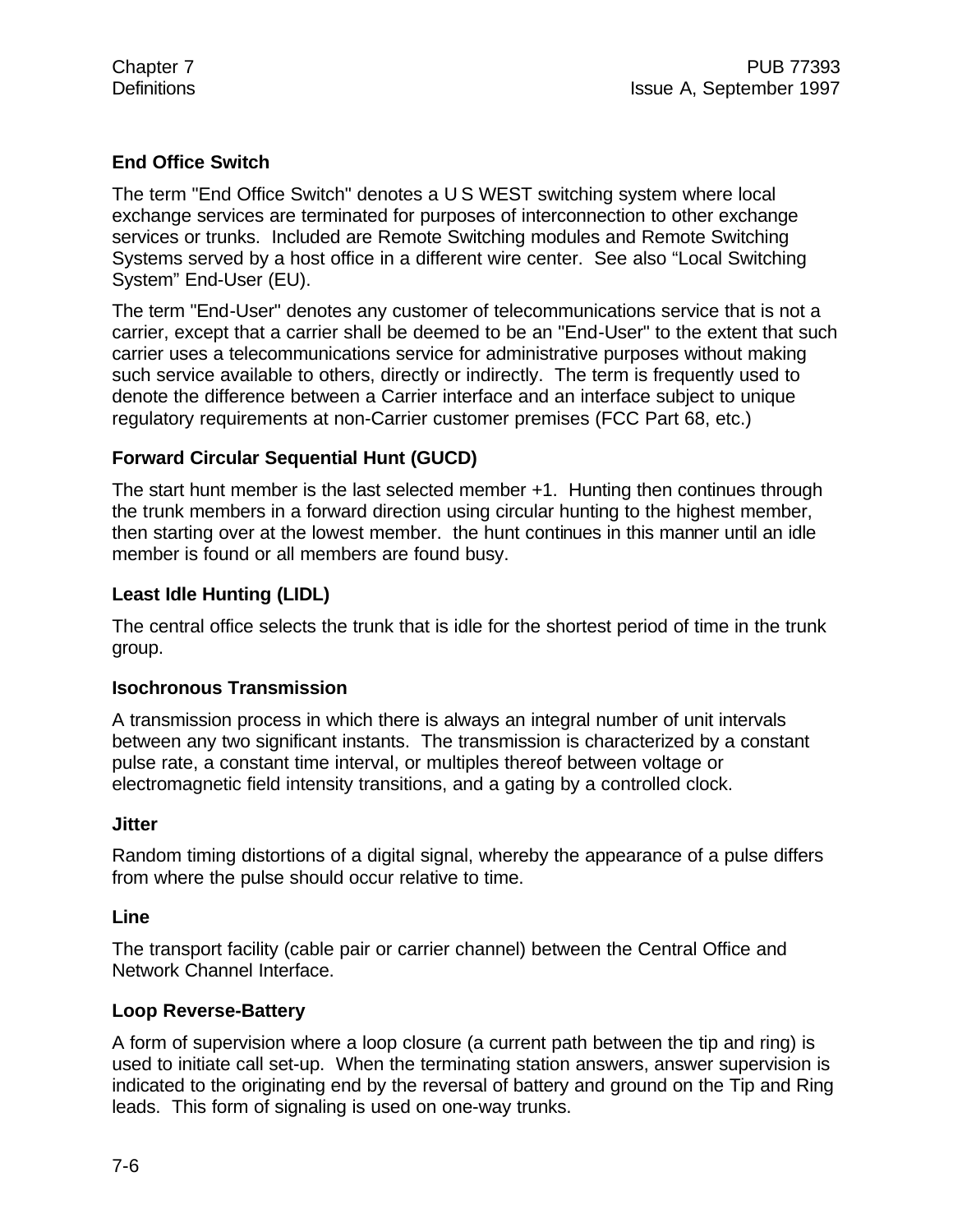PUB 77393 Chapter 7 **Issue A, September 1997** Definitions

#### **Most Idle Hunting (MIDL)**

The central office selects the trunk that is idle for the longest period of time in the trunk group.

#### **Multiplexer (Mux)**

Equipment used to multiplex, or do multiplexing: Multiplexing is a technique of modulating (analog) or interleaving (digital) multiple, relatively narrow bandwidth channels into a single channel having a wider bandwidth (analog) or higher bit-rate (digital). The term Multiplexer implies the demultiplexing function is present to reverse the process so it is not usually stated.

#### **Network**

The interconnected telecommunications equipment and facilities.

#### **Network Channel (NC) Code**

The Network Channel (NC) code is an encoded representation used to identify both switched and non-switched channel services. Included in this code set are customer options associated with individual channel services, or feature groups and other switched services.

#### **Network Channel Interface (NCI) Code**

The Network Channel Interface (NCI) code is an encoded representation used to identify five (5) interface elements located at a Point of Termination (POT) at a central office or at the Network Interface at a customer location. The Interface code elements are: Total Conductors, Protocol, Impedance, Protocol Options, and Transmission Level Points (TLP). (At a digital interface, the TLP element of the NCI code is not used).

#### **Network Interface (NI)**

The point of demarcation on the end-user's premises at which U S WEST's responsibility for the provision of service ends.

#### **Point of Termination (POT)**

The physical telecommunications interface that establishes the technical interface, the test point(s), and the point(s) of operational responsibility. (See Network Interface).

#### **Premises**

Denotes a building or portion(s) of a building occupied by a single customer or End-User either as a place of business or residence.

#### **Reverse-battery**

The switch, during setup and ringing, places -48v on ring, ground on tip. When the called party goes off-hook, the condition is reversed (i.e., -48v on tip, ground on ring).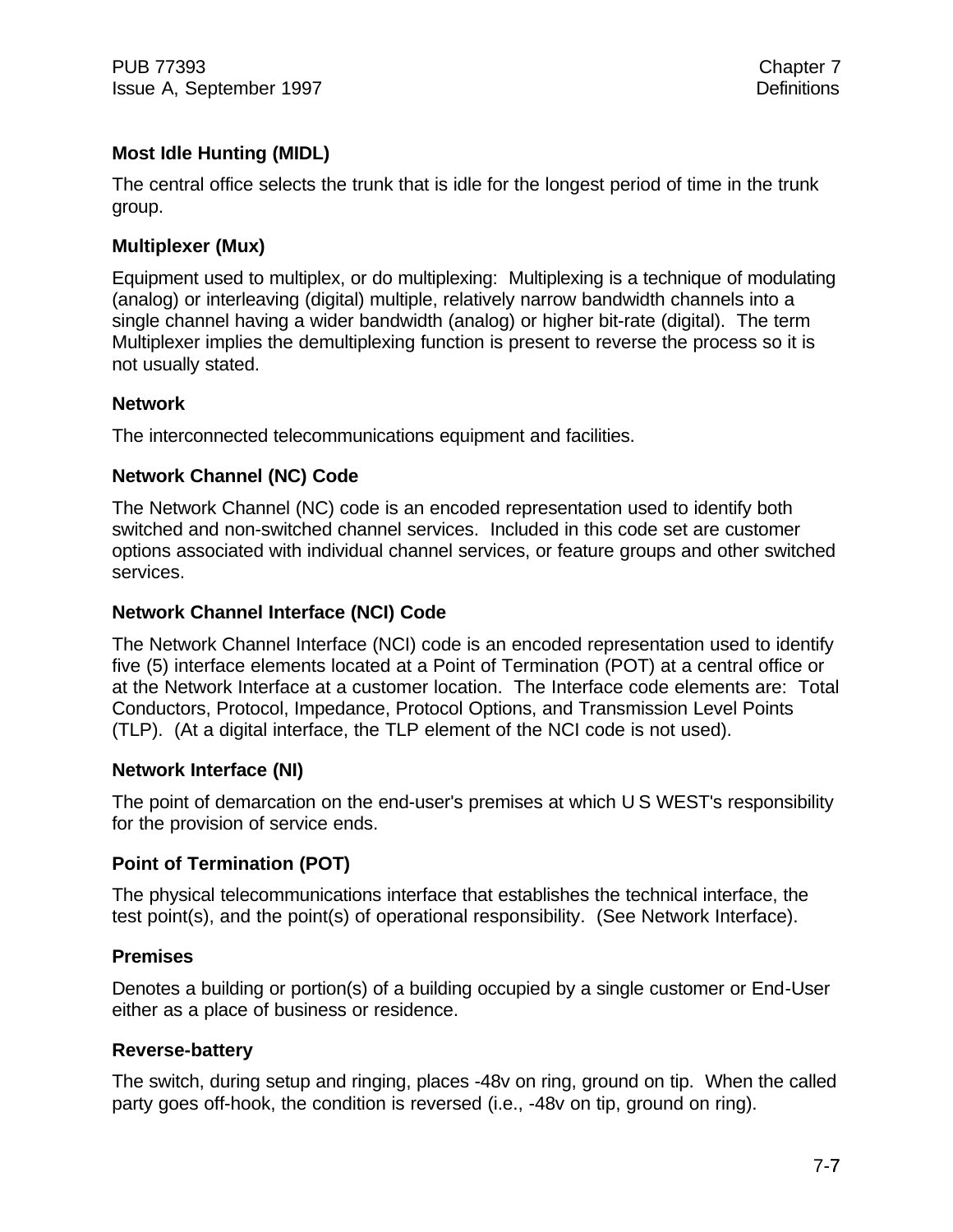#### **Signaling**

The transmission of information to establish, monitor, or release connections and/or provide Network Control.

#### **Serving Wire Center (SWC)**

The term "Serving Wire Center" denotes a U S WEST Communications, Inc. Central Office from which dial tone for the Local Exchange Service would normally be provided to the demarcation point on the property at which the customer is served.

#### **Superframe (SF) Format**

A superframe consists of 12 consecutive DS1 frames. Bit one of each frame (the F-bit) is used to describe a 12 bit framing pattern during the 12 frames.

#### **Trunk**

A communications path connecting two switching systems in a network, used in the establishment of an end-to-end connection.

#### **Trunk Group**

A set of trunks that are traffic engineered as a unit for the establishment of connections between switching systems in which all of the communications paths are interchangeable.

#### **Trunk-Side Connection**

Denotes the connection of a transmission path to the non-dial tone side of a local exchange switching system.

### **Two-Way Backward Hunt (2WB)**

Trunks will be hunted in numerically descending order.

#### **Two-Way Forward Hunt (2WF)**

Trunks will be hunted in numerically ascending order.

#### **Uniform Call Distribution (UCD)**

The start hunt member is randomly selected, then hunting follows Forward Circular Sequential Hunting.

### **Voice Grade (VG)**

A term used to describe a channel, circuit, facility or service that is suitable for the transmission of speech, digital or analog data or facsimile, generally with a frequency range of about 300 to 3000 Hz.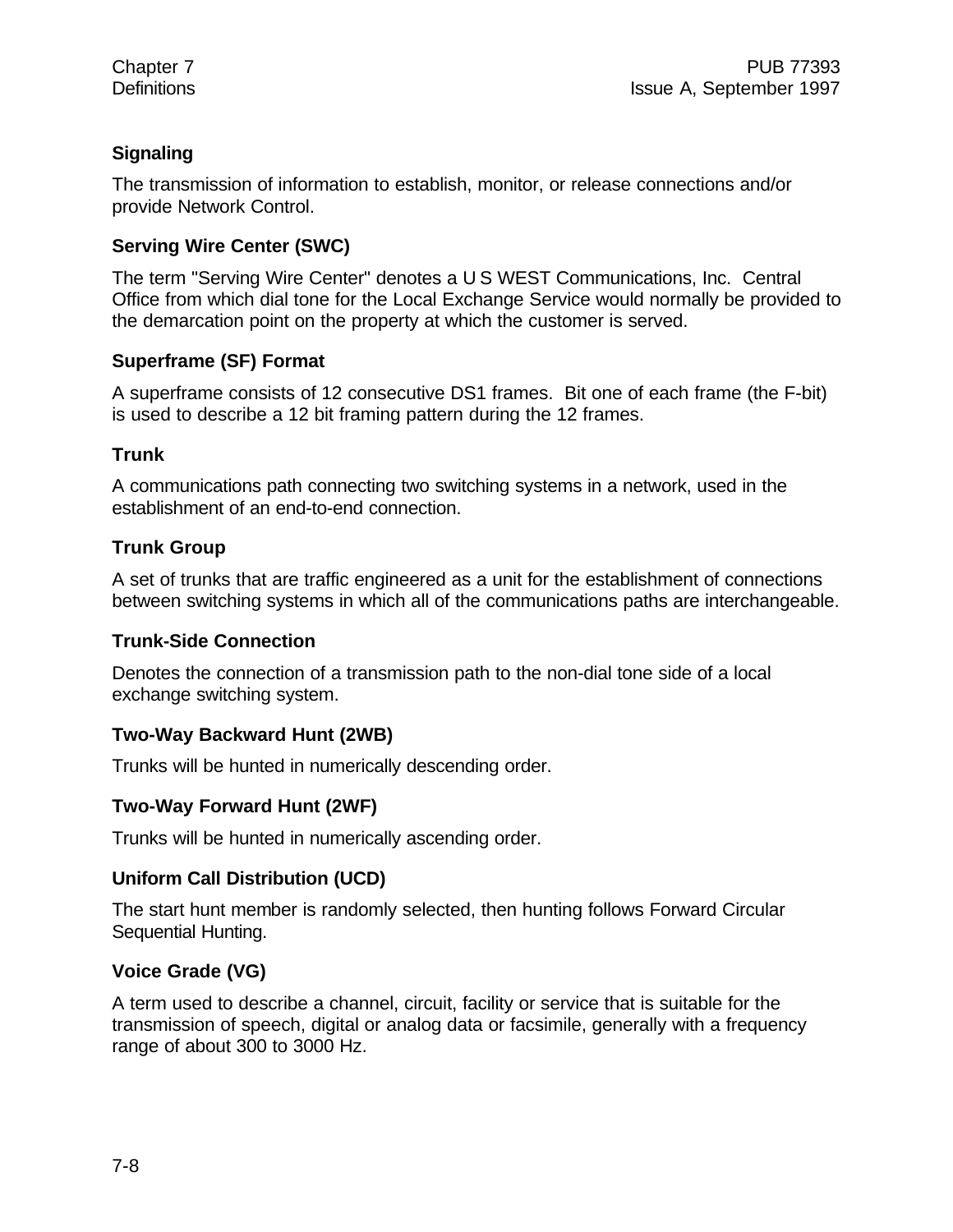#### **CONTENTS**

# **Chapter and Section Page**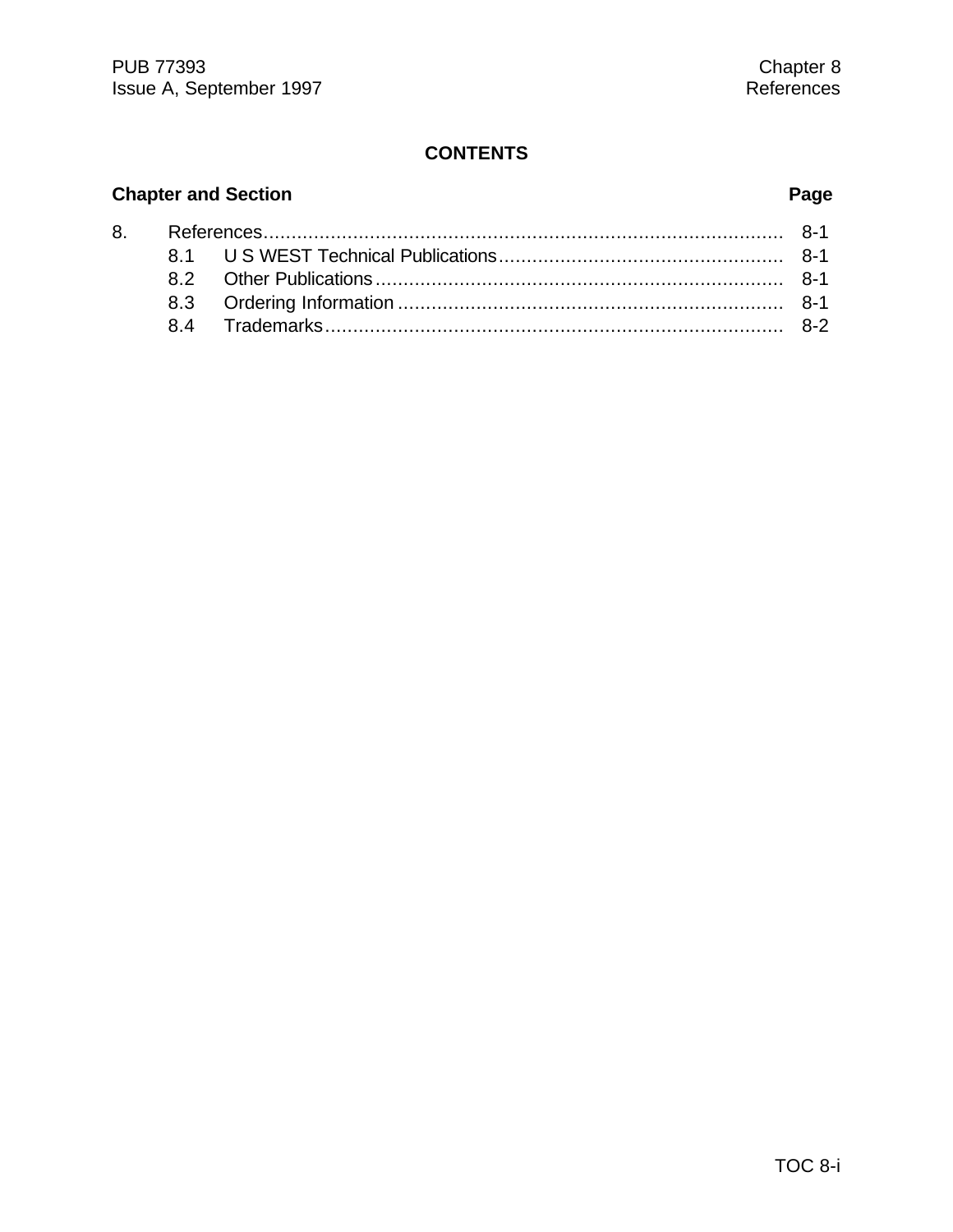#### **8. References**

#### **8.1 U S WEST Technical Publications**

| <b>PUB 77311</b> | Analog Channels for Non-Access Service, Issue C, March 1991.                                                                                                                                                                                     |
|------------------|--------------------------------------------------------------------------------------------------------------------------------------------------------------------------------------------------------------------------------------------------|
| <b>PUB 77324</b> | U S WEST DS3 Service, Issue C, April 1993.                                                                                                                                                                                                       |
| <b>PUB 77332</b> | U S WEST Self Healing Network Service (DS1, DS3, OC3 &<br>OC12), Issue I, March 1997.                                                                                                                                                            |
| <b>PUB 77340</b> | Self-Healing Alternate Route Protection (SHARP), Issue E, June<br>1994.                                                                                                                                                                          |
| <b>PUB 77344</b> | U S WEST Diversity and Avoidance, Issue A, November 1990.                                                                                                                                                                                        |
| <b>PUB 77375</b> | U S WEST 1.544 Mbit/s Channels Interfaces Technical<br>Specifications for Network Channel Interface Codes Describing<br>Electrical Interfaces at Customer Premises and at U S WEST<br>Communications Inc. Central Offices, Issue D, October 1995 |

#### **8.2 Other Publications**

Tariff FCC No. 5 *U S WEST Communications ACCESS SERVICE* (Interstate)

#### **8.3 Ordering Information**

All documents are subject to change and their citation in this document reflects the most current information available at the time of printing. Readers are advised to check status and availability. Those who are not U S WEST employees may order;

U S WEST Technical Publications from:

Faison Office Products Company 3251 Revere Street, Suite 200 Aurora, CO 80011 Phone: (303) 340-3672 (800) 777-3672 Fax: (303) 340-1905

Ordering Information for Employees of U S WEST

Information Resource Management (IRM) 1801 California St., Rm. 1340 Denver, CO 80202 (303) 297-7620

Most U S WEST publications are available to employees on the company network (E\*MEDIA). Call the above number for further information.